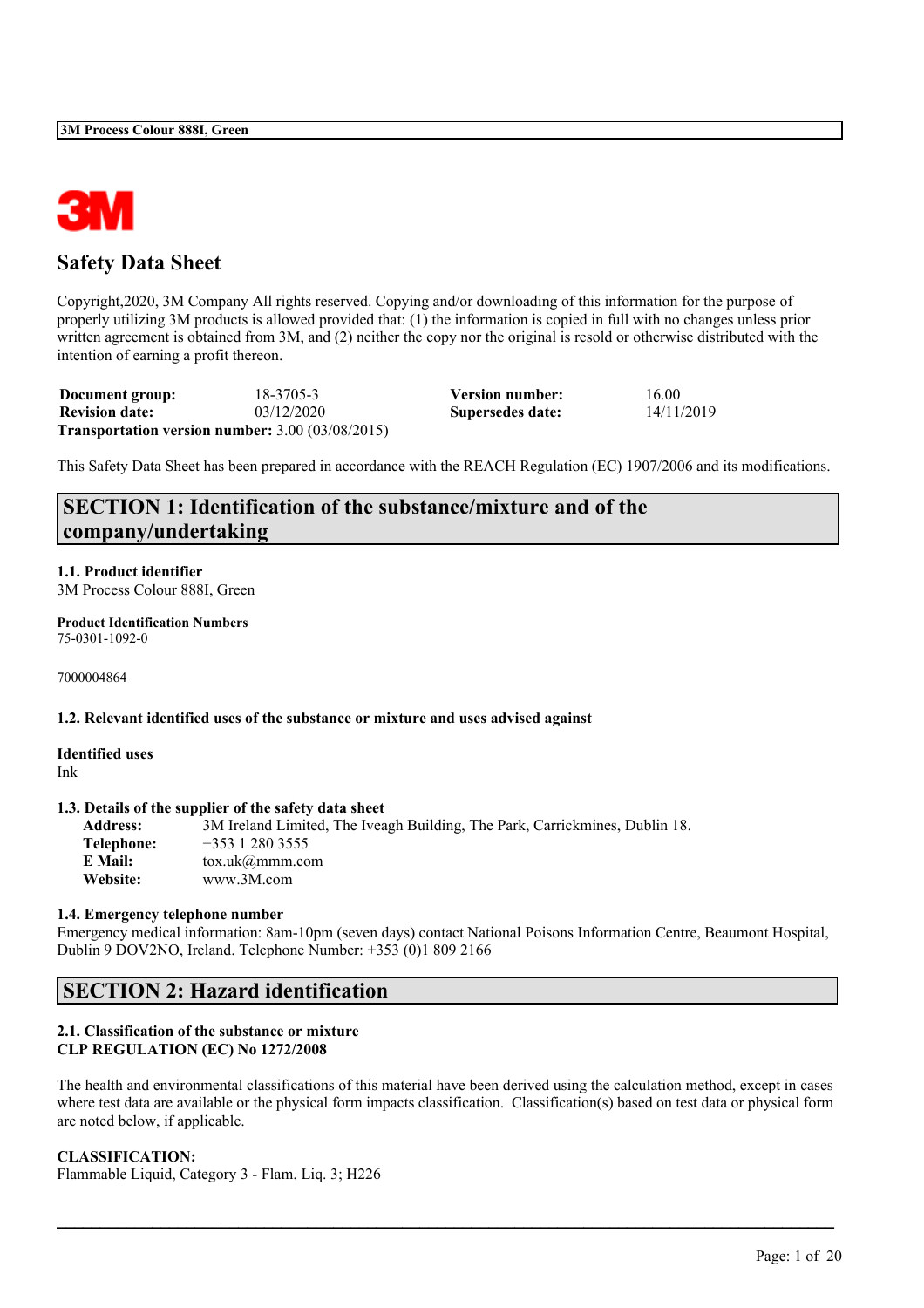Serious Eye Damage/Eye Irritation, Category 1 - Eye Dam. 1; H318

For full text of H phrases, see Section 16.

## **2.2. Label elements CLP REGULATION (EC) No 1272/2008**

**SIGNAL WORD** DANGER.

**Symbols** GHS02 (Flame) |GHS05 (Corrosion) |

## **Pictograms**



| <b>Ingredients:</b><br>Ingredient | CAS Nbr  | EC No.          | $%$ by Wt |
|-----------------------------------|----------|-----------------|-----------|
| cyclohexanone                     | 108-94-1 | $203 - 631 - 1$ | 10        |

## **HAZARD STATEMENTS:**

| H <sub>226</sub> | Flammable liquid and vapour. |
|------------------|------------------------------|
| H318             | Causes serious eye damage.   |

## **PRECAUTIONARY STATEMENTS**

| <b>Prevention:</b>   |                                                                                                                                     |
|----------------------|-------------------------------------------------------------------------------------------------------------------------------------|
| P <sub>2</sub> 10    | Keep away from heat, hot surfaces, sparks, open flames and other ignition sources. No smoking.                                      |
| <b>P280A</b>         | Wear eye/face protection.                                                                                                           |
| <b>Response:</b>     |                                                                                                                                     |
| $P305 + P351 + P338$ | IF IN EYES: Rinse cautiously with water for several minutes. Remove contact lenses, if<br>present and easy to do. Continue rinsing. |
| P310                 | Immediately call a POISON CENTRE or doctor/physician.                                                                               |
| $P370 + P378$        | In case of fire: Use a fire fighting agent suitable for flammable liquids such as dry chemical or<br>carbon dioxide to extinguish.  |

## **SUPPLEMENTAL INFORMATION:**

| <b>Supplemental Hazard Statements:</b> |                                                                                        |
|----------------------------------------|----------------------------------------------------------------------------------------|
| EUH <sub>208</sub>                     | Contains 2,3-Epoxypropyl neodecanoate.   n-butyl methacrylate.   dibutyltin dilaurate. |
|                                        | May produce an allergic reaction.                                                      |

 $\mathcal{L}_\mathcal{L} = \mathcal{L}_\mathcal{L} = \mathcal{L}_\mathcal{L} = \mathcal{L}_\mathcal{L} = \mathcal{L}_\mathcal{L} = \mathcal{L}_\mathcal{L} = \mathcal{L}_\mathcal{L} = \mathcal{L}_\mathcal{L} = \mathcal{L}_\mathcal{L} = \mathcal{L}_\mathcal{L} = \mathcal{L}_\mathcal{L} = \mathcal{L}_\mathcal{L} = \mathcal{L}_\mathcal{L} = \mathcal{L}_\mathcal{L} = \mathcal{L}_\mathcal{L} = \mathcal{L}_\mathcal{L} = \mathcal{L}_\mathcal{L}$ 

7% of the mixture consists of components of unknown acute oral toxicity. 7% of the mixture consists of components of unknown acute dermal toxicity. 32% of the mixture consists of components of unknown acute inhalation toxicity. Contains 32% of components with unknown hazards to the aquatic environment.

## **2.3. Other hazards**

None known.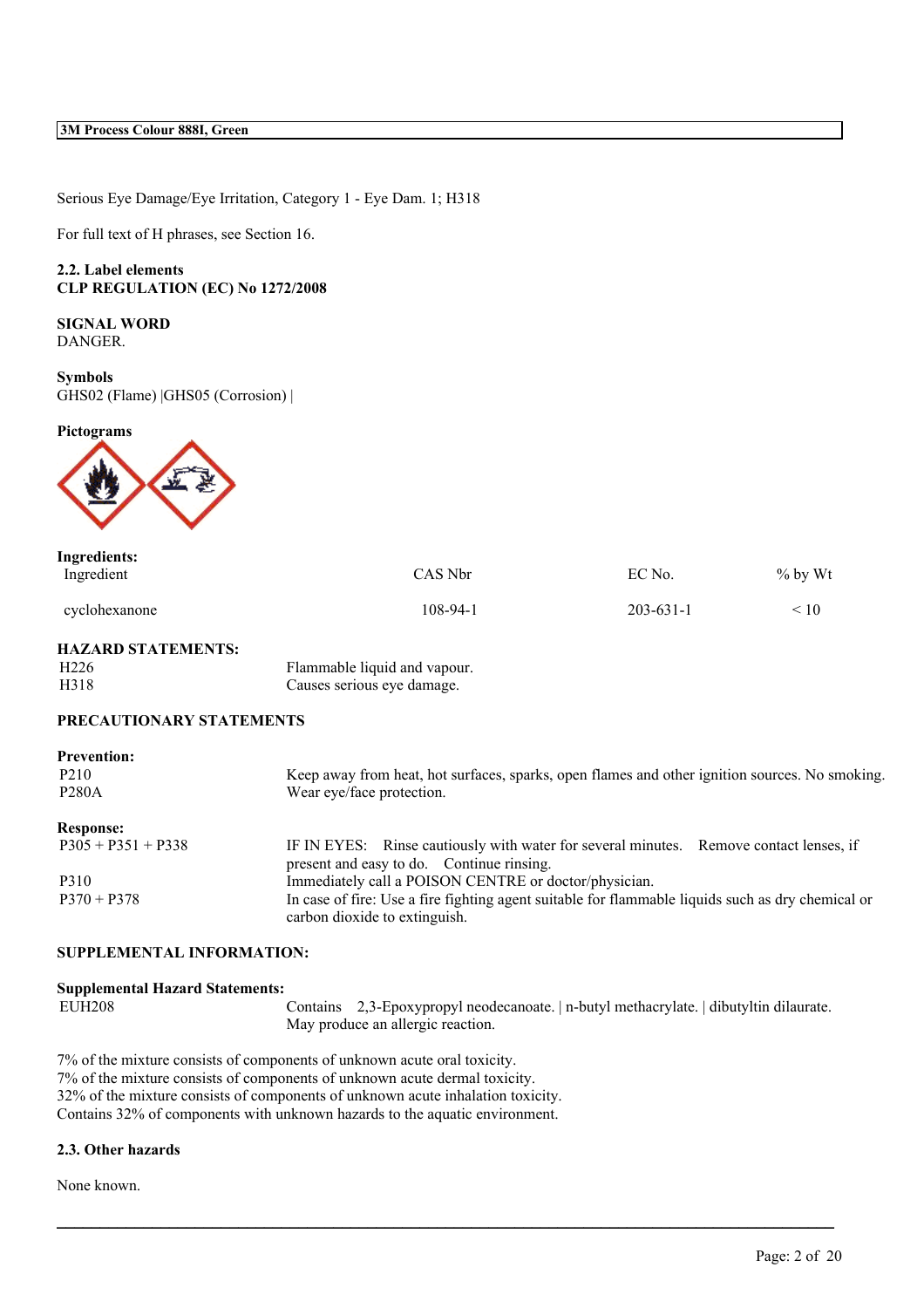# **SECTION 3: Composition/information on ingredients**

| Ingredient                      | <b>CAS Nbr</b>  | EC No.          | <b>REACH</b>                | $%$ by Wt                | <b>Classification</b>                                                                                                                                                                                                                   |
|---------------------------------|-----------------|-----------------|-----------------------------|--------------------------|-----------------------------------------------------------------------------------------------------------------------------------------------------------------------------------------------------------------------------------------|
|                                 |                 |                 | Registration<br>No.         |                          |                                                                                                                                                                                                                                         |
| Propanol, $1$ (or 2)- $(2-$     | 88917-22-0      |                 | $01 -$                      | $40 -$<br>70             | Substance not classified as                                                                                                                                                                                                             |
| methoxymethylethoxy)-, acetate  |                 |                 | 0000015637-<br>64           |                          | hazardous                                                                                                                                                                                                                               |
| Acrylic polymers                | Trade<br>Secret |                 |                             | $10 -$<br>30             | Substance not classified as<br>hazardous                                                                                                                                                                                                |
| cyclohexanone                   | 108-94-1        | $203 - 631 - 1$ | $01 -$<br>2119453616-<br>35 | < 10                     | Flam. Liq. 3, H226; Acute<br>Tox. 4, H332<br>Acute Tox. 4, H312; Acute<br>Tox. 4, H302; Skin Irrit. 2,                                                                                                                                  |
| 2-methoxy-1-methylethyl acetate | 108-65-6        | 203-603-9       |                             | < 10                     | H315; Eye Dam. 1, H318<br>Flam. Liq. 3, H226<br><b>STOT SE 3, H336</b>                                                                                                                                                                  |
| Pigment green                   | Trade<br>Secret |                 |                             | $3 -$<br>$7\phantom{.0}$ | Substance not classified as<br>hazardous                                                                                                                                                                                                |
| Vinyl polymer                   | Trade<br>Secret |                 |                             | $3 -$<br>$7\phantom{.0}$ | Substance not classified as<br>hazardous                                                                                                                                                                                                |
| xylene                          | 1330-20-7       | 215-535-7       |                             | $0.5 -$<br>1.5           | Flam. Liq. 3, H226; Acute<br>Tox. 4, H332; Acute Tox. 4,<br>H312; Skin Irrit. 2, H315 -<br>Nota C<br>Asp. Tox. 1, H304; Eye Irrit.<br>2, H319; STOT SE 3, H335;<br>STOT RE 2, H373; Aquatic<br>Chronic 3, H412                          |
| 2,3-Epoxypropyl neodecanoate    | 26761-45-5      | $247 - 979 - 2$ |                             | ${}_{0.3}$               | Skin Sens. 1, H317; Muta. 2,<br>H341; Aquatic Chronic 2,<br>H411                                                                                                                                                                        |
| n-butyl methacrylate            | $97 - 88 - 1$   | 202-615-1       |                             | ${}_{0.3}$               | Flam. Liq. 3, H226; Skin<br>Irrit. 2, H315; Eye Irrit. 2,<br>H319; Skin Sens. 1B, H317;<br>STOT SE 3, H335 - Nota D                                                                                                                     |
| dibutyltin dilaurate            | $77 - 58 - 7$   | 201-039-8       |                             | < 0.2                    | Muta. 2, H341; Repr. 1B,<br>H360FD; STOT RE 1, H372<br>Aquatic Acute 1, H400, M=1;<br>Aquatic Chronic 1,<br>H410,M=1<br>Acute Tox. 4, H302; Skin<br>Corr. 1C, H314; Eye Dam. 1,<br>H318; Skin Sens. 1B, H317;<br><b>STOT SE 1, H370</b> |
| toluene                         | 108-88-3        | 203-625-9       |                             | ${}_{0.2}$               | Flam. Liq. 2, H225; Asp.<br>Tox. 1, H304; Skin Irrit. 2,<br>H315; Repr. 2, H361d;<br>STOT SE 3, H336; STOT<br>RE 2, H373<br>Aquatic Chronic 3, H412<br>Eye Irrit. 2, H319                                                               |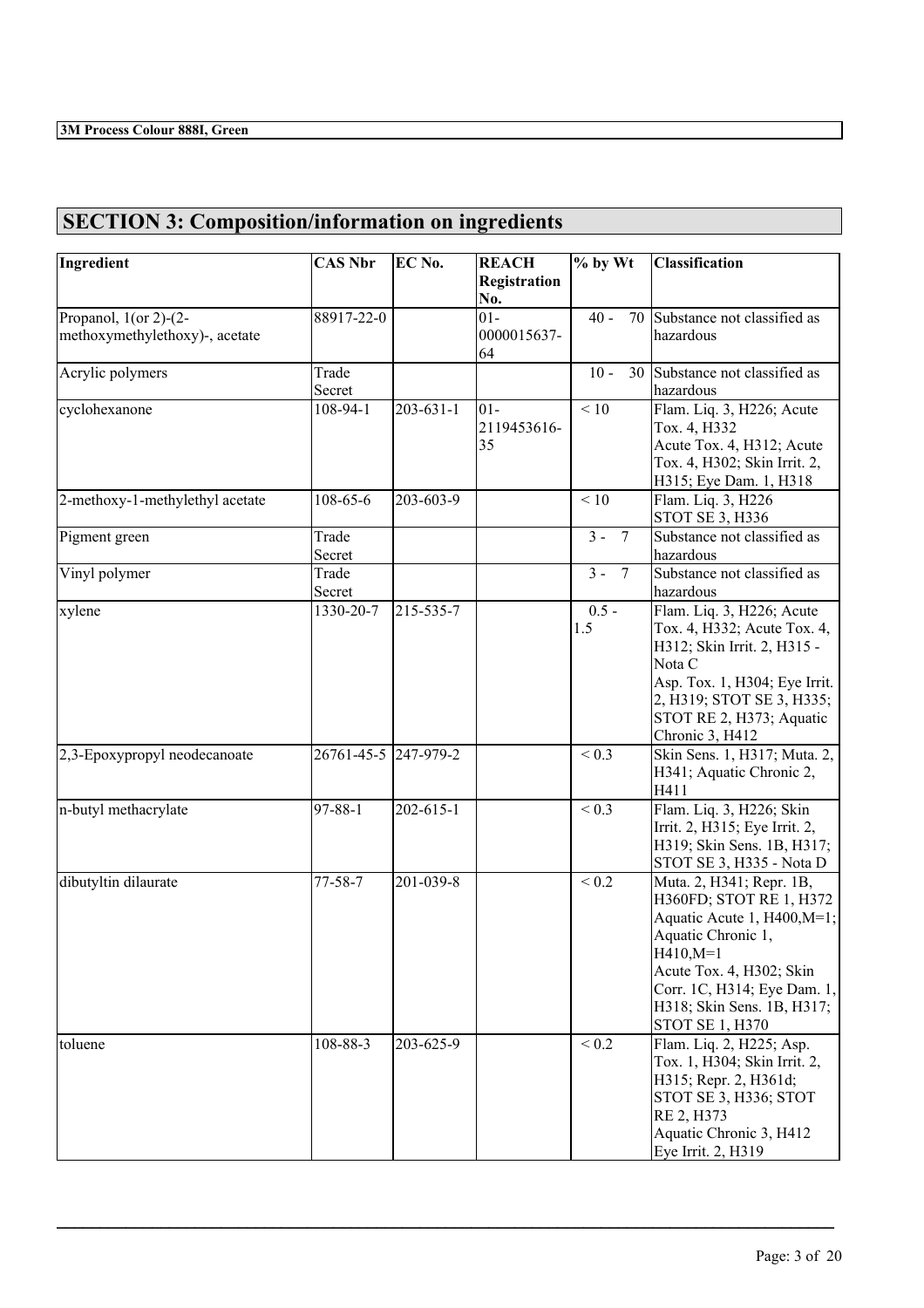Please see section 16 for the full text of any H statements referred to in this section

For information on ingredient occupational exposure limits or PBT or vPvB status, see sections 8 and 12 of this SDS

## **SECTION 4: First aid measures**

## **4.1. Description of first aid measures**

#### **Inhalation**

Remove person to fresh air. If you feel unwell, get medical attention.

## **Skin contact**

Immediately wash with soap and water. Remove contaminated clothing and wash before reuse. If signs/symptoms develop, get medical attention.

## **Eye contact**

Immediately flush with large amounts of water for at least 15 minutes. Remove contact lenses if easy to do. Continue rinsing. Immediately get medical attention.

## **If swallowed**

Rinse mouth. If you feel unwell, get medical attention.

## **4.2. Most important symptoms and effects, both acute and delayed**

See Section 11.1 Information on toxicological effects

## **4.3. Indication of any immediate medical attention and special treatment required**

Not applicable

## **SECTION 5: Fire-fighting measures**

#### **5.1. Extinguishing media**

In case of fire: Use a fire fighting agent suitable for flammable liquids such as dry chemical or carbon dioxide to extinguish.

## **5.2. Special hazards arising from the substance or mixture**

Closed containers exposed to heat from fire may build pressure and explode.

#### **Hazardous Decomposition or By-Products**

| <b>Substance</b>  | Condition          |
|-------------------|--------------------|
| Hydrocarbons.     | During combustion. |
| Carbon monoxide   | During combustion. |
| Carbon dioxide.   | During combustion. |
| Hydrogen Chloride | During combustion. |
| Hydrogen Fluoride | During combustion. |

#### **5.3. Advice for fire-fighters**

Water may not effectively extinguish fire; however, it should be used to keep fire-exposed containers and surfaces cool and prevent explosive rupture. When fire fighting conditions are severe and total thermal decomposition of the product is possible, wear full protective clothing, including helmet, self-contained, positive pressure or pressure demand breathing apparatus,tunic and trousers (leggings),bands around arms, waist and legs, face mask, and protective covering for exposed areas of the head.

 $\mathcal{L}_\mathcal{L} = \mathcal{L}_\mathcal{L} = \mathcal{L}_\mathcal{L} = \mathcal{L}_\mathcal{L} = \mathcal{L}_\mathcal{L} = \mathcal{L}_\mathcal{L} = \mathcal{L}_\mathcal{L} = \mathcal{L}_\mathcal{L} = \mathcal{L}_\mathcal{L} = \mathcal{L}_\mathcal{L} = \mathcal{L}_\mathcal{L} = \mathcal{L}_\mathcal{L} = \mathcal{L}_\mathcal{L} = \mathcal{L}_\mathcal{L} = \mathcal{L}_\mathcal{L} = \mathcal{L}_\mathcal{L} = \mathcal{L}_\mathcal{L}$ 

## **SECTION 6: Accidental release measures**

**6.1. Personal precautions, protective equipment and emergency procedures**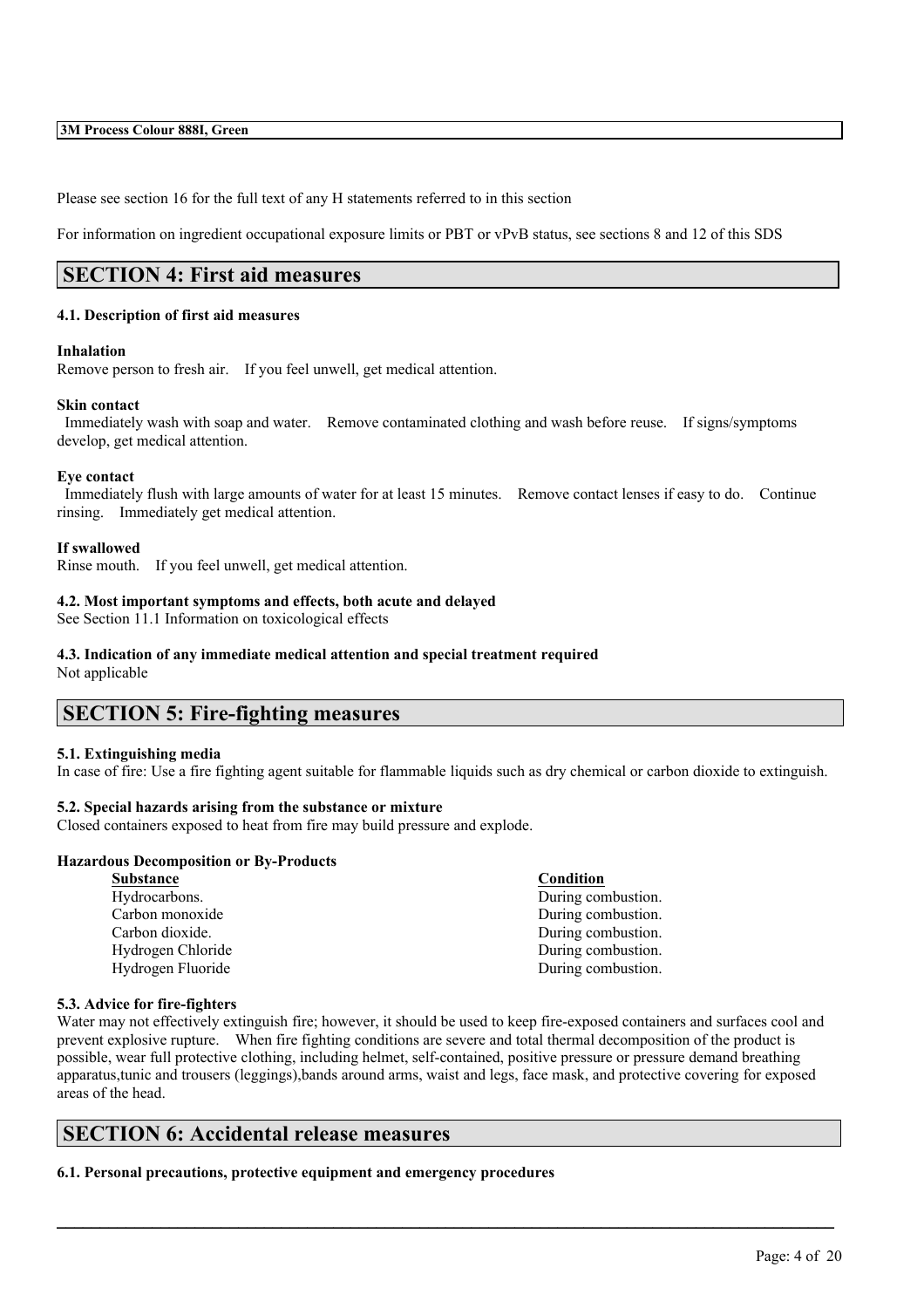Evacuate area. Keep away from heat/sparks/open flames/hot surfaces. - No smoking. Use only non-sparking tools. Ventilate the area with fresh air. For large spill, or spills in confined spaces, provide mechanical ventilation to disperse or exhaust vapours, in accordance with good industrial hygiene practice. Warning! A motor could be an ignition source and could cause flammable gases or vapours in the spill area to burn or explode. Refer to other sections of this SDS for information regarding physical and health hazards, respiratory protection, ventilation, and personal protective equipment.

## **6.2. Environmental precautions**

Avoid release to the environment. For larger spills, cover drains and build dykes to prevent entry into sewer systems or bodies of water.

## **6.3. Methods and material for containment and cleaning up**

Contain spill. Working from around the edges of the spill inward, cover with bentonite, vermiculite, or commercially available inorganic absorbent material. Mix in sufficient absorbent until it appears dry. Remember, adding an absorbent material does not remove a physical, health, or environmental hazard. Collect as much of the spilled material as possible using non-sparking tools. Place in a metal container approved for transportation by appropriate authorities. Seal the container. Dispose of collected material as soon as possible.

## **6.4. Reference to other sections**

Refer to Section 8 and Section 13 for more information

## **SECTION 7: Handling and storage**

## **7.1. Precautions for safe handling**

For industrial/occupational use only. Not for consumer sale or use. Do not handle until all safety precautions have been read and understood. Keep away from heat/sparks/open flames/hot surfaces. - No smoking. Use only non-sparking tools. Take precautionary measures against static discharge. Do not breathe dust/fume/gas/mist/vapours/spray. Do not get in eyes, on skin, or on clothing. Do not eat, drink or smoke when using this product. Wash thoroughly after handling. Contaminated work clothing should not be allowed out of the workplace. Avoid release to the environment. Wash contaminated clothing before reuse. Avoid contact with oxidising agents (eg. chlorine, chromic acid etc.) Wear low static or properly grounded shoes. Use personal protective equipment (eg. gloves, respirators…) as required. To minimize the risk of ignition, determine applicable electrical classifications for the process using this product and select specific local exhaust ventilation equipment to avoid flammable vapour accumulation. Ground/bond container and receiving equipment if there is potential for static electricity accumulation during transfer.

## **7.2. Conditions for safe storage including any incompatibilities**

Store in a well-ventilated place. Keep cool. Keep container tightly closed. Store away from acids. Store away from oxidising agents.

## **7.3. Specific end use(s)**

See information in Section 7.1 and 7.2 for handling and storage recommendations. See Section 8 for exposure controls and personal protection recommendations.

## **SECTION 8: Exposure controls/personal protection**

#### **8.1 Control parameters**

## **Occupational exposure limits**

If a component is disclosed in section 3 but does not appear in the table below, an occupational exposure limit is not available for the component.

| Ingredient                      | <b>CAS Nbr</b> | Agency | Limit type                           | <b>Additional comments</b> |
|---------------------------------|----------------|--------|--------------------------------------|----------------------------|
| 2-methoxy-1-methylethyl acetate | 108-65-6       | UK HSC | $TWA:274$ mg/m $3(50)$               | <b>SKIN</b>                |
|                                 |                |        | ppm); $STEL:548$ mg/m $3(100$        |                            |
|                                 |                |        | ppm)                                 |                            |
| toluene                         | 108-88-3       | UK HSC | TWA: $191 \text{ mg/m}^3$ (50 ppm);  | <b>SKIN</b>                |
|                                 |                |        | STEL: $384 \text{ mg/m}^3$ (100 ppm) |                            |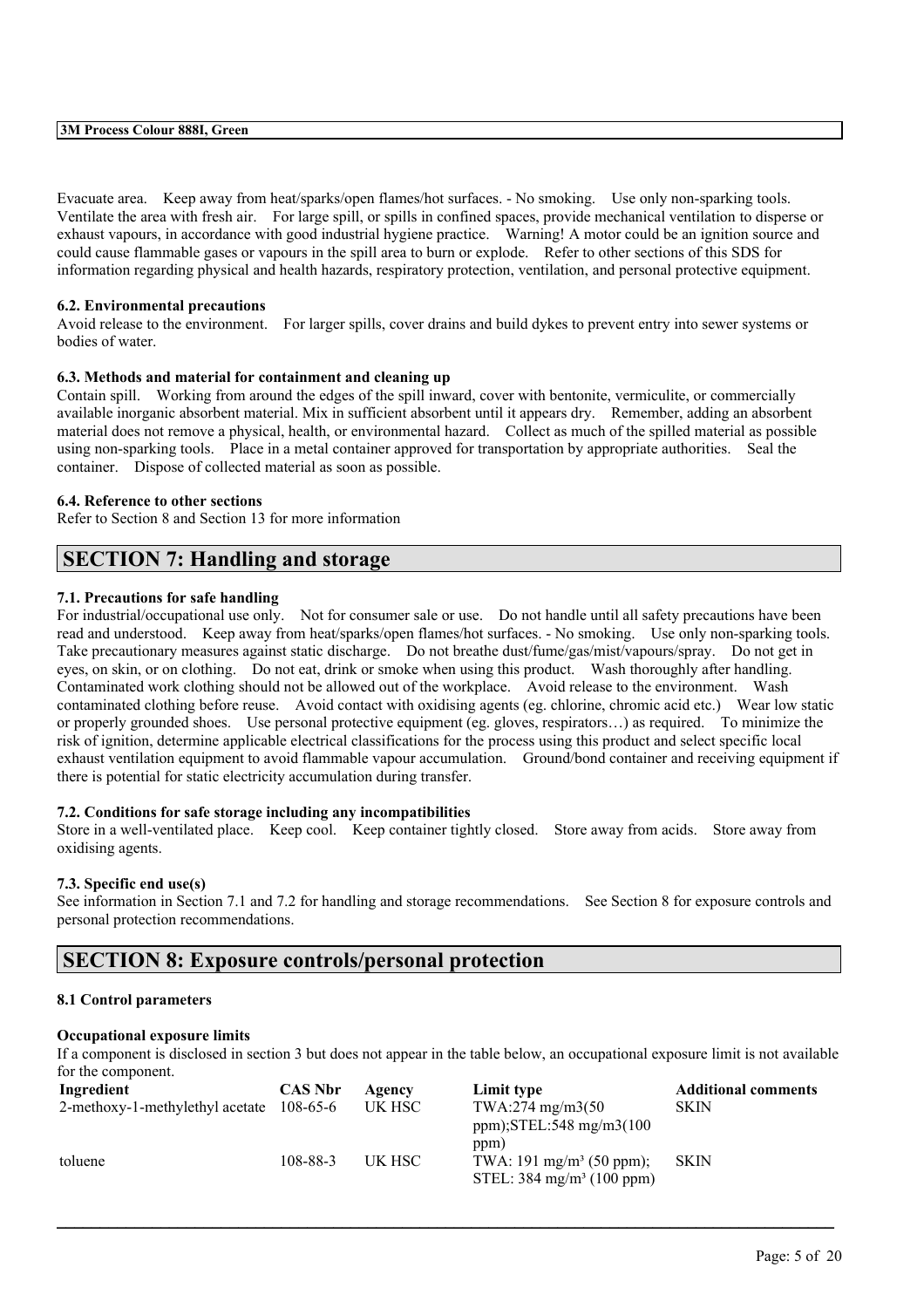| cyclohexanone                               | 108-94-1  | UK HSC | TWA:41 mg/m3(10)<br>$ppm$ );STEL:82 mg/m3(20                     | SKIN        |
|---------------------------------------------|-----------|--------|------------------------------------------------------------------|-------------|
| xylene                                      | 1330-20-7 | UK HSC | ppm)<br>TWA:220 mg/m3(50<br>ppm); $STEL:441$ mg/m $3(100$        | <b>SKIN</b> |
| Tin, organic compounds, except<br>cyhexatin | 77-58-7   | UK HSC | ppm)<br>TWA(as Sn):0.1<br>$mg/m3$ ; STEL $(as Sn): 0.2$<br>mg/m3 | <b>SKIN</b> |
| UK HSC: UK Health and Safety Commission     |           |        |                                                                  |             |
| TWA: Time-Weighted-Average                  |           |        |                                                                  |             |
| STEL: Short Term Exposure Limit             |           |        |                                                                  |             |
| CEIL: Ceiling                               |           |        |                                                                  |             |

#### **Biological limit values**

No biological limit values exist for any of the components listed in Section 3 of this safety data sheet.

**Recommended monitoring procedures:**Information on recommended monitoring procedures can be obtained from Indust. Inspect./Ministry (IE)

#### **8.2. Exposure controls**

In addition, refer to the annex for more information.

#### **8.2.1. Engineering controls**

Use general dilution ventilation and/or local exhaust ventilation to control airborne exposures to below relevant Exposure Limits and/or control dust/fume/gas/mist/vapours/spray. If ventilation is not adequate, use respiratory protection equipment. Use explosion-proof ventilation equipment.

#### **8.2.2. Personal protective equipment (PPE)**

#### **Eye/face protection**

Select and use eye/face protection to prevent contact based on the results of an exposure assessment. The following eye/face protection(s) are recommended: Full face shield. Indirect vented goggles.

*Applicable Norms/Standards* Use eye/face protection conforming to EN 166

#### **Skin/hand protection**

Select and use gloves and/or protective clothing approved to relevant local standards to prevent skin contact based on the results of an exposure assessment. Selection should be based on use factors such as exposure levels, concentration of the substance or mixture, frequency and duration, physical challenges such as temperature extremes, and other use conditions. Consult with your glove and/or protective clothing manufacturer for selection of appropriate compatible gloves/protective clothing. Note: Nitrile gloves may be worn over polymer laminate gloves to improve dexterity. Gloves made from the following material(s) are recommended:

**Material Thickness (mm) Breakthrough Time** Polymer laminate No data available No data available No data available

*Applicable Norms/Standards* Use gloves tested to EN 374

If this product is used in a manner that presents a higher potential for exposure (eg. spraying, high splash potential etc.), then use of protective coveralls may be necessary. Select and use body protection to prevent contact based on the results of an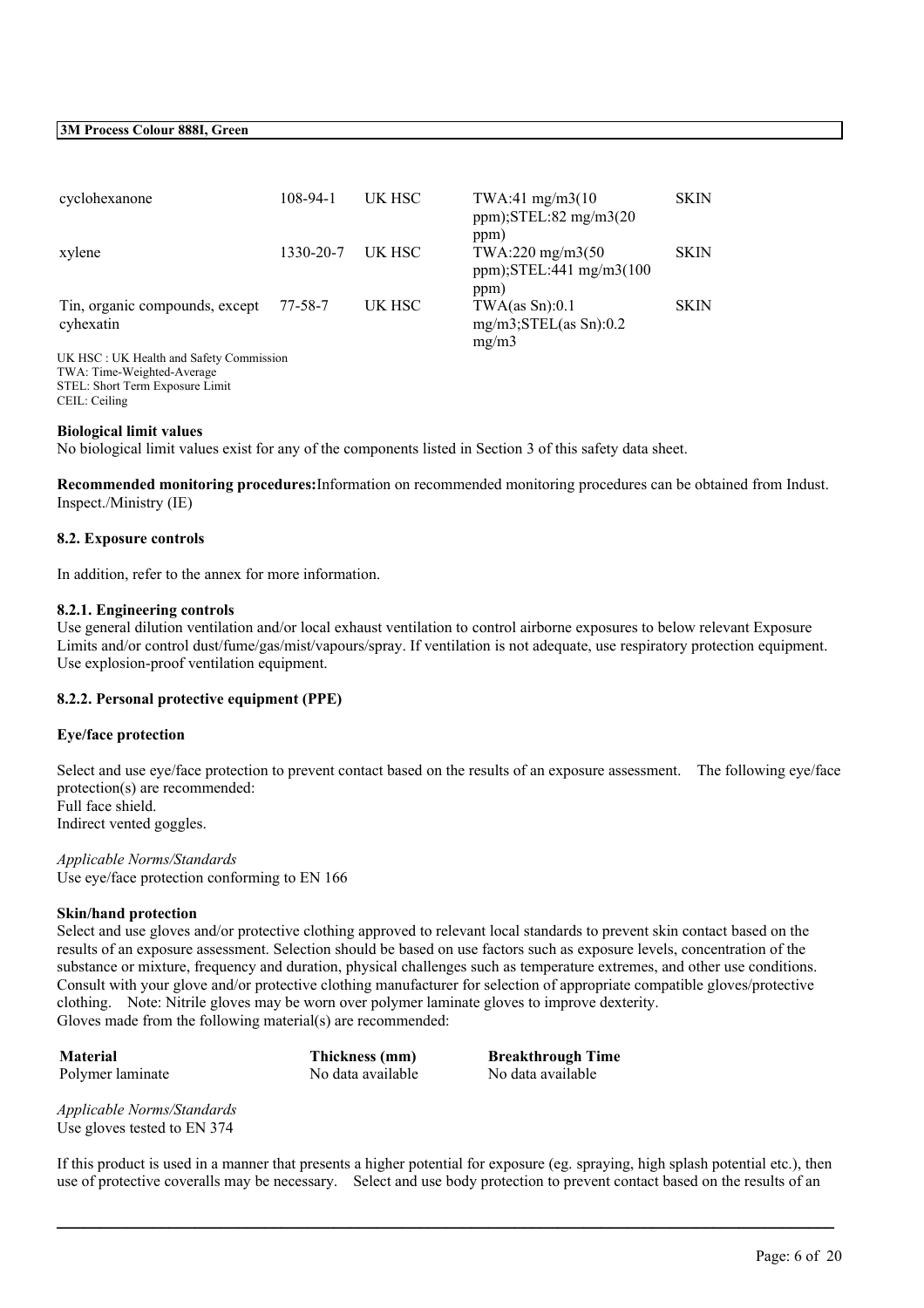exposure assessment. The following protective clothing material(s) are recommended: Apron - polymer laminate

#### **Respiratory protection**

An exposure assessment may be needed to decide if a respirator is required. If a respirator is needed, use respirators as part of a full respiratory protection program. Based on the results of the exposure assessment, select from the following respirator type(s) to reduce inhalation exposure:

Half facepiece or full facepiece air-purifying respirator suitable for organic vapours and particulates

For questions about suitability for a specific application, consult with your respirator manufacturer.

*Applicable Norms/Standards* Use a respirator conforming to EN 140 or EN 136: filter types A & P

#### **8.2.3. Environmental exposure controls**

Refer to Annex

## **SECTION 9: Physical and chemical properties**

## **9.1. Information on basic physical and chemical properties**

| Appearance                                    |                                                     |
|-----------------------------------------------|-----------------------------------------------------|
| <b>Physical state</b>                         | Liquid.                                             |
| Colour                                        | Green                                               |
| <b>Specific Physical Form:</b>                | Liquid.                                             |
| Odor                                          | <b>Sweet Ether</b>                                  |
| <b>Odour threshold</b>                        | No data available.                                  |
| рH                                            | Not applicable.                                     |
| <b>Boiling point/boiling range</b>            | $>=140 °C$                                          |
| <b>Melting point</b>                          | Not applicable.                                     |
| <b>Flammability (solid, gas)</b>              | Not applicable.                                     |
| <b>Explosive properties</b>                   | Not classified                                      |
| <b>Oxidising properties</b>                   | Not classified                                      |
| <b>Flash point</b>                            | 42.2 °C [Test Method: Tagliabue closed cup]         |
| <b>Autoignition temperature</b>               | No data available.                                  |
| <b>Flammable Limits(LEL)</b>                  | $1.1\%$ volume                                      |
| <b>Flammable Limits(UEL)</b>                  | $8.6\%$ volume                                      |
| Vapour pressure                               | $\leq$ =493.3 Pa [@ 20 °C ]                         |
| <b>Relative density</b>                       | 0.95 [Ref Std: WATER=1]                             |
| <b>Water solubility</b>                       | No data available.                                  |
| Solubility- non-water                         | No data available.                                  |
| <b>Partition coefficient: n-octanol/water</b> | No data available.                                  |
| <b>Evaporation rate</b>                       | $\leq=0.4$ [Ref Std:BUOAC=1]                        |
| <b>Vapour density</b>                         | No data available.                                  |
| <b>Decomposition temperature</b>              | No data available.                                  |
| <b>Viscosity</b>                              | 1,000 - 1,200 mPa-s [Details:DTM-300 (#3 @ 30 rpm)] |
| <b>Density</b>                                | $0.95$ g/ml                                         |
| 9.2. Other information                        |                                                     |
| <b>EU Volatile Organic Compounds</b>          | No data available.                                  |

 $\mathcal{L}_\mathcal{L} = \mathcal{L}_\mathcal{L} = \mathcal{L}_\mathcal{L} = \mathcal{L}_\mathcal{L} = \mathcal{L}_\mathcal{L} = \mathcal{L}_\mathcal{L} = \mathcal{L}_\mathcal{L} = \mathcal{L}_\mathcal{L} = \mathcal{L}_\mathcal{L} = \mathcal{L}_\mathcal{L} = \mathcal{L}_\mathcal{L} = \mathcal{L}_\mathcal{L} = \mathcal{L}_\mathcal{L} = \mathcal{L}_\mathcal{L} = \mathcal{L}_\mathcal{L} = \mathcal{L}_\mathcal{L} = \mathcal{L}_\mathcal{L}$ 

## **SECTION 10: Stability and reactivity**

**Percent volatile** 65 - 75 %

**10.1 Reactivity**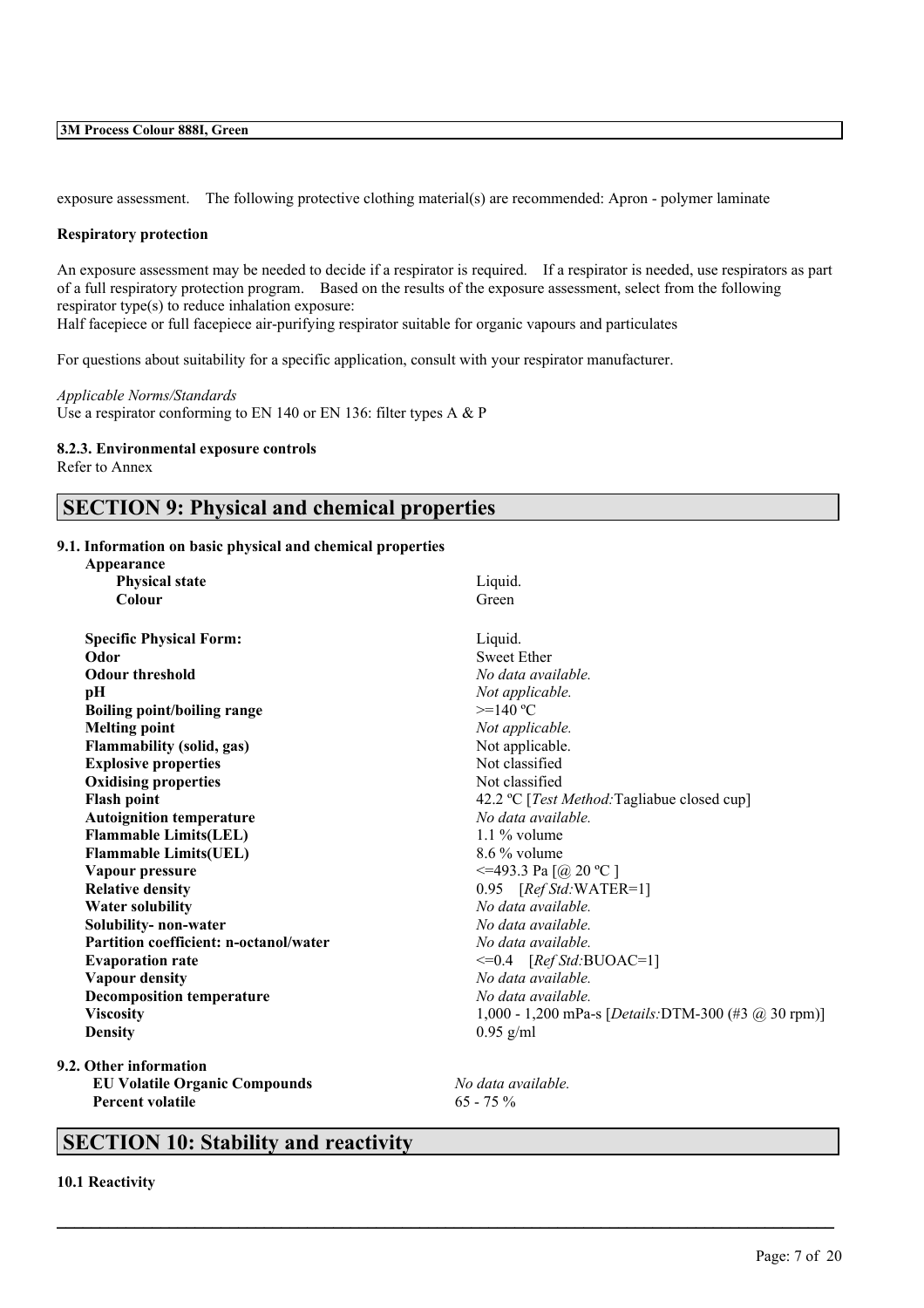This material may be reactive with certain agents under certain conditions - see the remaining headings in this section

**10.2 Chemical stability** Stable.

## **10.3 Possibility of hazardous reactions**

Hazardous polymerisation will not occur.

## **10.4 Conditions to avoid** Sparks and/or flames.

## **10.5 Incompatible materials**

Strong acids. Strong oxidising agents.

## **10.6 Hazardous decomposition products**

**Substance Condition** None known.

Refer to section 5.2 for hazardous decomposition products during combustion.

Extreme heat arising from situations such as misuse or equipment failure can generate hydrogen fluoride as a decomposition product.

## **SECTION 11: Toxicological information**

The information below may not agree with the EU material classification in Section 2 and/or the ingredient classifications in Section 3 if specific ingredient classifications are mandated by a competent authority. In addition, statements and data presented in Section 11 are based on UN GHS calculation rules and classifications derived from **internal hazard assessments.**

**11.1 Information on Toxicological effects**

**Signs and Symptoms of Exposure**

## Based on test data and/or information on the components, this material may produce the following health effects:

## **Inhalation**

Respiratory tract irritation: Signs/symptoms may include cough, sneezing, nasal discharge, headache, hoarseness, and nose and throat pain. May cause additional health effects (see below).

#### **Skin contact**

Mild Skin Irritation: Signs/symptoms may include localised redness, swelling, itching, and dryness. Allergic skin reaction (non-photo induced): Signs/symptoms may include redness, swelling, blistering, and itching.

## **Eye contact**

Corrosive (eye burns): Signs/symptoms may include cloudy appearance of the cornea, chemical burns, severe pain, tearing, ulcerations, significantly impaired vision or complete loss of vision.

#### **Ingestion**

Gastrointestinal irritation: Signs/symptoms may include abdominal pain, stomach upset, nausea, vomiting and diarrhoea. May cause additional health effects (see below).

 $\mathcal{L}_\mathcal{L} = \mathcal{L}_\mathcal{L} = \mathcal{L}_\mathcal{L} = \mathcal{L}_\mathcal{L} = \mathcal{L}_\mathcal{L} = \mathcal{L}_\mathcal{L} = \mathcal{L}_\mathcal{L} = \mathcal{L}_\mathcal{L} = \mathcal{L}_\mathcal{L} = \mathcal{L}_\mathcal{L} = \mathcal{L}_\mathcal{L} = \mathcal{L}_\mathcal{L} = \mathcal{L}_\mathcal{L} = \mathcal{L}_\mathcal{L} = \mathcal{L}_\mathcal{L} = \mathcal{L}_\mathcal{L} = \mathcal{L}_\mathcal{L}$ 

## **Additional Health Effects:**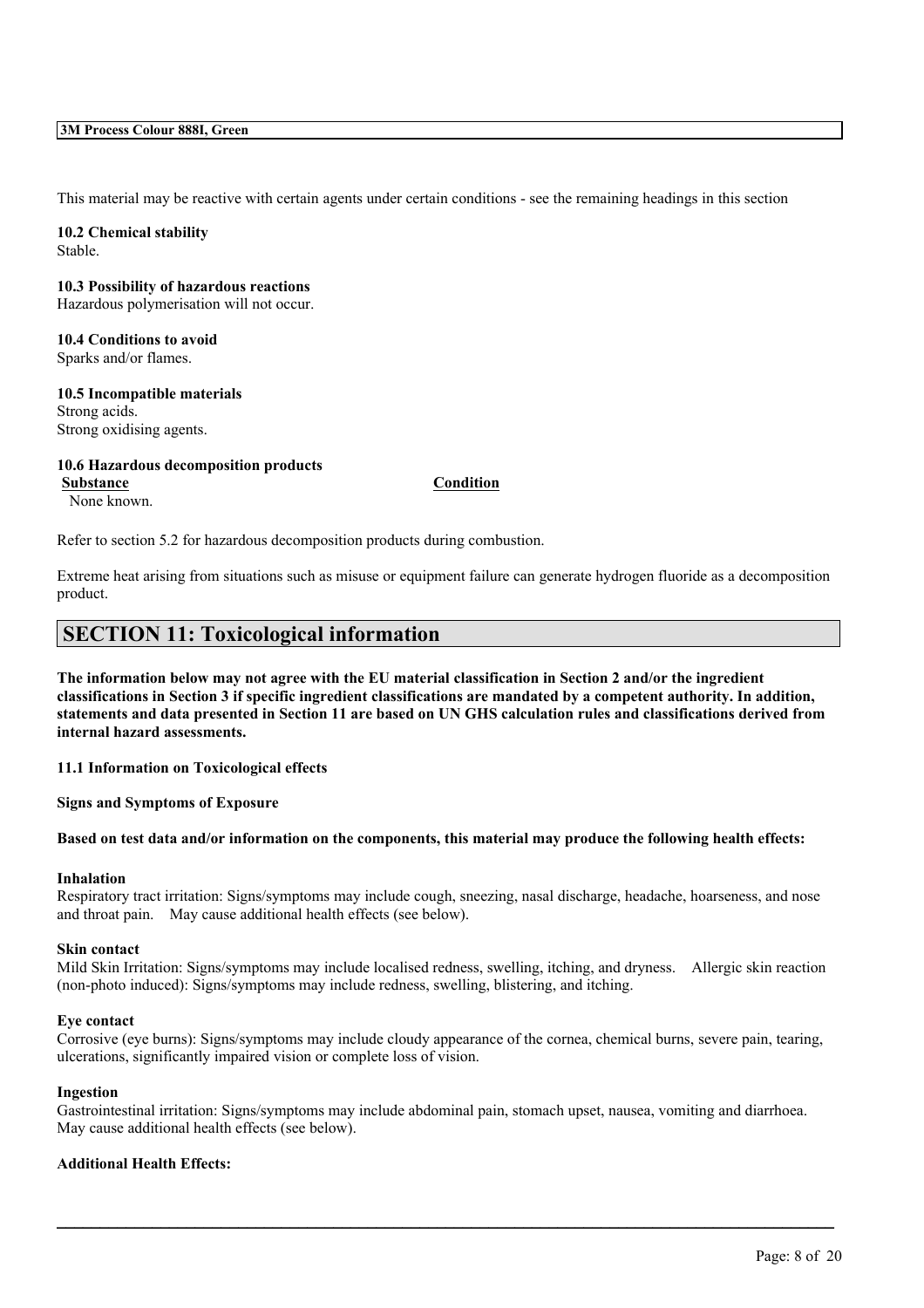## **Reproductive/Developmental Toxicity:**

Contains a chemical or chemicals which can cause birth defects or other reproductive harm.

## **Carcinogenicity:**

Contains a chemical or chemicals which can cause cancer.

## **Toxicological Data**

If a component is disclosed in section 3 but does not appear in a table below, either no data are available for that endpoint or the data are not sufficient for classification.

## **Acute Toxicity**

| Name                                                | Route                                 | <b>Species</b> | Value                                          |
|-----------------------------------------------------|---------------------------------------|----------------|------------------------------------------------|
| Overall product                                     | Dermal                                |                | No data available; calculated ATE >5,000 mg/kg |
| Overall product                                     | Inhalation-<br>Vapour(4<br>hr)        |                | No data available; calculated ATE >50 mg/l     |
| Overall product                                     | Ingestion                             |                | No data available; calculated ATE >5,000 mg/kg |
| Propanol, 1(or 2)-(2-methoxymethylethoxy)-, acetate | Dermal                                | Rat            | $LD50 > 2,000$ mg/kg                           |
| Propanol, 1(or 2)-(2-methoxymethylethoxy)-, acetate | Inhalation-<br>Dust/Mist<br>(4 hours) | Rat            | $LC50 > 5.7$ mg/l                              |
| Propanol, 1(or 2)-(2-methoxymethylethoxy)-, acetate | Ingestion                             | Rat            | $LD50 > 5,000$ mg/kg                           |
| 2-methoxy-1-methylethyl acetate                     | Dermal                                | Rabbit         | $LD50 > 5,000$ mg/kg                           |
| 2-methoxy-1-methylethyl acetate                     | Inhalation-<br>Vapour (4<br>hours)    | Rat            | $LC50 > 28.8$ mg/l                             |
| 2-methoxy-1-methylethyl acetate                     | Ingestion                             | Rat            | LD50 8,532 mg/kg                               |
| cyclohexanone                                       | Dermal                                | Rabbit         | LD50 >794, <3160 mg/kg                         |
| cyclohexanone                                       | Inhalation-<br>Vapour (4<br>hours)    | Rat            | $LC50 > 6.2$ mg/l                              |
| cyclohexanone                                       | Ingestion                             | Rat            | LD50 1,296 mg/kg                               |
| Vinyl polymer                                       | Dermal                                | Rabbit         | $LD50 > 8,000$ mg/kg                           |
| Vinyl polymer                                       | Ingestion                             | Rat            | $LD50 > 8,000$ mg/kg                           |
| xylene                                              | Dermal                                | Rabbit         | $LD50 > 4,200$ mg/kg                           |
| xylene                                              | Inhalation-<br>Vapour (4<br>hours)    | Rat            | $LC50$ 29 mg/l                                 |
| xylene                                              | Ingestion                             | Rat            | $\overline{LDS0}$ 3,523 mg/kg                  |
| 2,3-Epoxypropyl neodecanoate                        | Dermal                                | Rat            | $LD50 > 2,000$ mg/kg                           |
| 2,3-Epoxypropyl neodecanoate                        | Ingestion                             | Rat            | $LD50 > 2,000$ mg/kg                           |
| n-butyl methacrylate                                | Dermal                                | Rabbit         | $LD50 > 2,000$ mg/kg                           |
| n-butyl methacrylate                                | Inhalation-<br>Dust/Mist<br>(4 hours) | Rat            | $LC50 > 27$ mg/l                               |
| n-butyl methacrylate                                | Ingestion                             | Rat            | $LD50 > 2,000$ mg/kg                           |
| toluene                                             | Dermal                                | Rat            | LD50 12,000 mg/kg                              |
| toluene                                             | Inhalation-<br>Vapour (4<br>hours)    | Rat            | $LC50$ 30 mg/l                                 |
| toluene                                             | Ingestion                             | Rat            | LD50<br>5,550 mg/kg                            |
| dibutyltin dilaurate                                | Dermal                                | Rat            | $LD50 > 2,000$ mg/kg                           |
| dibutyltin dilaurate                                | Ingestion                             | Rat            | $\overline{LDS0}$ 1,290 mg/kg                  |

 $\overline{ATE}$  = acute toxicity estimate

## **Skin Corrosion/Irritation**

| Name                                                   |           | Value                     |
|--------------------------------------------------------|-----------|---------------------------|
|                                                        |           |                           |
| Propanol, $1$ (or 2)-(2-methoxymethylethoxy)-, acetate | Rabbit    | No significant irritation |
| 2-methoxy-1-methylethyl acetate                        | Rabbit    | No significant irritation |
| cyclohexanone                                          | Rabbit    | Irritant                  |
| Vinyl polymer                                          | Professio | No significant irritation |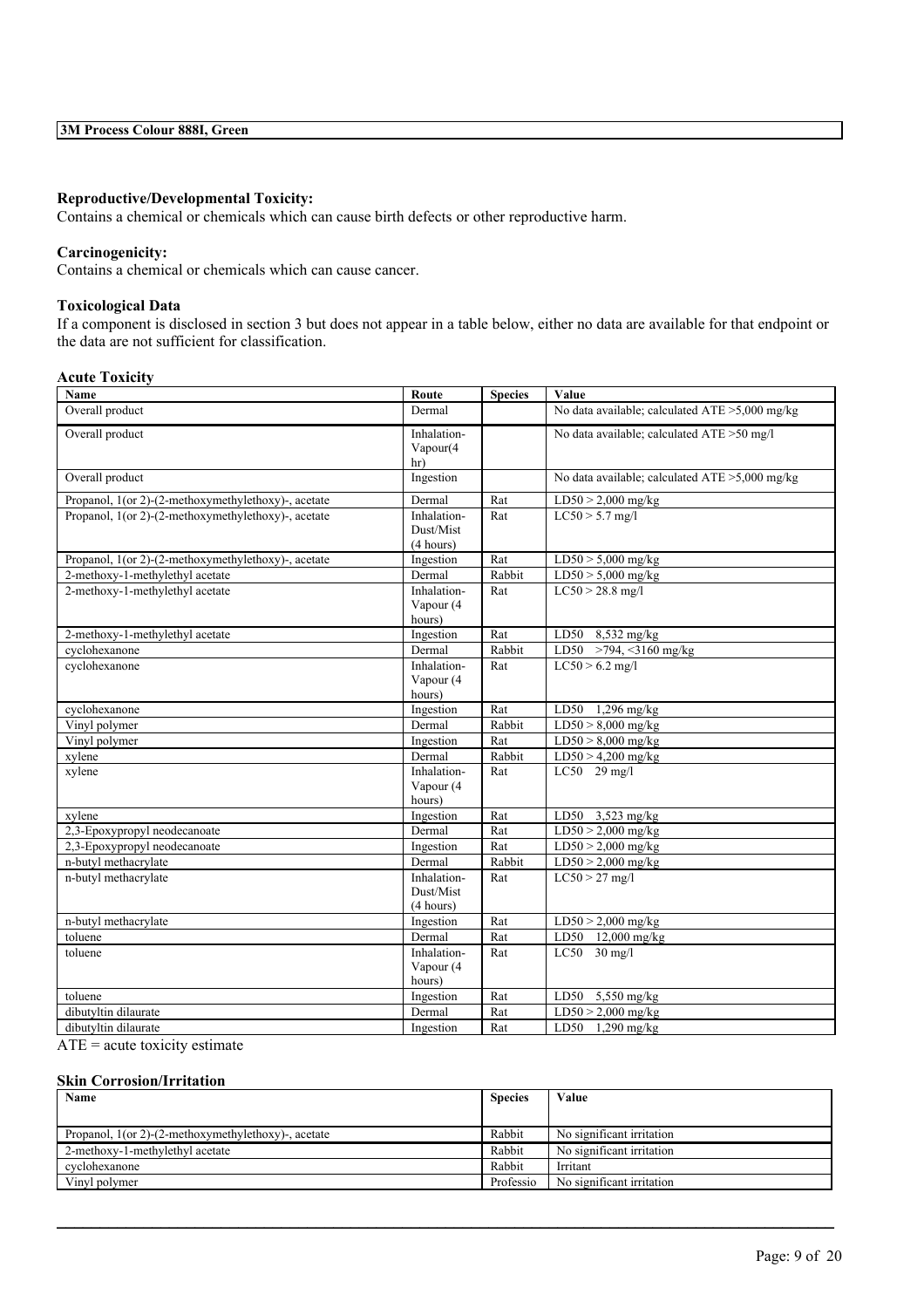|                              | nal<br>judgemen |                           |
|------------------------------|-----------------|---------------------------|
| xylene                       | Rabbit          | Mild irritant             |
| 2,3-Epoxypropyl neodecanoate | Rabbit          | No significant irritation |
| n-butyl methacrylate         | Rabbit          | Irritant                  |
| toluene                      | Rabbit          | Irritant                  |
| dibutyltin dilaurate         | Rabbit          | Corrosive                 |

## **Serious Eye Damage/Irritation**

| Name                                                | <b>Species</b> | Value                     |
|-----------------------------------------------------|----------------|---------------------------|
|                                                     |                |                           |
| Propanol, 1(or 2)-(2-methoxymethylethoxy)-, acetate | Rabbit         | No significant irritation |
| 2-methoxy-1-methylethyl acetate                     | Rabbit         | Mild irritant             |
| cyclohexanone                                       | In vitro       | Corrosive                 |
|                                                     | data           |                           |
| Vinyl polymer                                       | Professio      | No significant irritation |
|                                                     | nal            |                           |
|                                                     | judgemen       |                           |
|                                                     |                |                           |
| xylene                                              | Rabbit         | Mild irritant             |
| 2,3-Epoxypropyl neodecanoate                        | Rabbit         | No significant irritation |
| n-butyl methacrylate                                | Rabbit         | Mild irritant             |
| toluene                                             | Rabbit         | Moderate irritant         |
| dibutyltin dilaurate                                | Rabbit         | Corrosive                 |

## **Skin Sensitisation**

| Name                                                | <b>Species</b> | Value          |
|-----------------------------------------------------|----------------|----------------|
|                                                     |                |                |
| Propanol, 1(or 2)-(2-methoxymethylethoxy)-, acetate | Guinea         | Not classified |
|                                                     | pig            |                |
| 2-methoxy-1-methylethyl acetate                     | Guinea         | Not classified |
|                                                     | pig            |                |
| cyclohexanone                                       | Guinea         | Not classified |
|                                                     | pig            |                |
| 2,3-Epoxypropyl neodecanoate                        | Guinea         | Sensitising    |
|                                                     | pig            |                |
| n-butyl methacrylate                                | Guinea         | Sensitising    |
|                                                     | pig            |                |
| toluene                                             | Guinea         | Not classified |
|                                                     | pig            |                |
| dibutyltin dilaurate                                | Guinea         | Sensitising    |
|                                                     | pig            |                |

## **Respiratory Sensitisation**

For the component/components, either no data is currently available or the data is not sufficient for classification.

## **Germ Cell Mutagenicity**

| Name                                                | Route    | Value                                          |
|-----------------------------------------------------|----------|------------------------------------------------|
|                                                     |          |                                                |
| Propanol, 1(or 2)-(2-methoxymethylethoxy)-, acetate | In Vitro | Not mutagenic                                  |
| Propanol, 1(or 2)-(2-methoxymethylethoxy)-, acetate | In vivo  | Not mutagenic                                  |
| 2-methoxy-1-methylethyl acetate                     | In Vitro | Not mutagenic                                  |
| cyclohexanone                                       | In vivo  | Not mutagenic                                  |
| cyclohexanone                                       | In Vitro | Some positive data exist, but the data are not |
|                                                     |          | sufficient for classification                  |
| xylene                                              | In Vitro | Not mutagenic                                  |
| xylene                                              | In vivo  | Not mutagenic                                  |
| 2,3-Epoxypropyl neodecanoate                        | In Vitro | Some positive data exist, but the data are not |
|                                                     |          | sufficient for classification                  |
| 2,3-Epoxypropyl neodecanoate                        | In vivo  | Mutagenic                                      |
| n-butyl methacrylate                                | In Vitro | Not mutagenic                                  |
| n-butyl methacrylate                                | In vivo  | Not mutagenic                                  |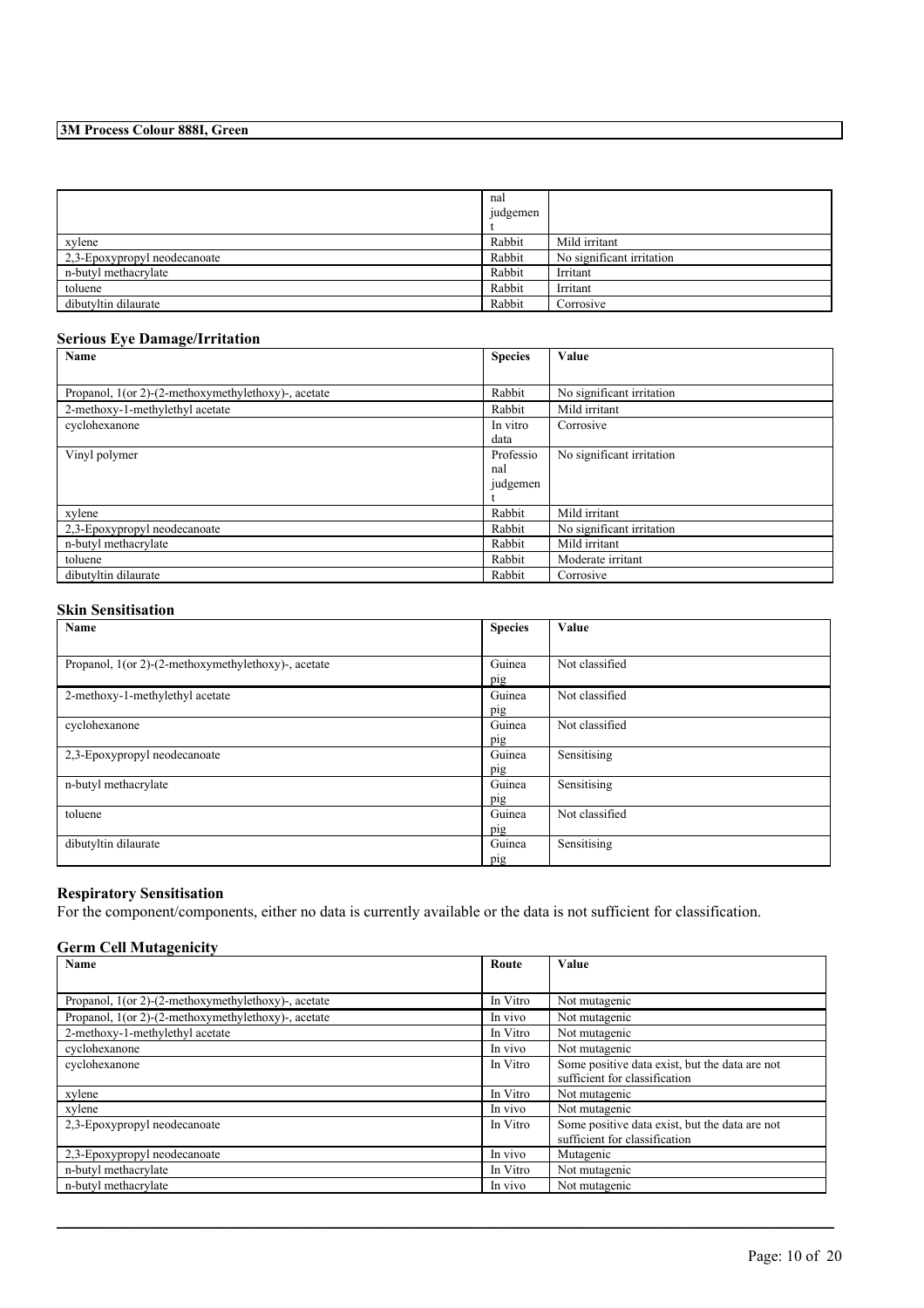| toluene              | In Vitro | Not mutagenic                                  |
|----------------------|----------|------------------------------------------------|
| toluene              | In vivo  | Not mutagenic                                  |
| dibutyltin dilaurate | In Vitro | Some positive data exist, but the data are not |
|                      |          | sufficient for classification                  |
| dibutyltin dilaurate | In vivo  | Mutagenic                                      |

## **Carcinogenicity**

| - లా<br>Name  | Route      | <b>Species</b>                | Value                                                                           |
|---------------|------------|-------------------------------|---------------------------------------------------------------------------------|
| cyclohexanone | Ingestion  | Multiple<br>animal<br>species | Some positive data exist, but the data are not<br>sufficient for classification |
| xylene        | Dermal     | Rat                           | Not carcinogenic                                                                |
| xylene        | Ingestion  | Multiple<br>animal<br>species | Not carcinogenic                                                                |
| xylene        | Inhalation | Human                         | Some positive data exist, but the data are not<br>sufficient for classification |
| toluene       | Dermal     | Mouse                         | Some positive data exist, but the data are not<br>sufficient for classification |
| toluene       | Ingestion  | Rat                           | Some positive data exist, but the data are not<br>sufficient for classification |
| toluene       | Inhalation | Mouse                         | Some positive data exist, but the data are not<br>sufficient for classification |

## **Reproductive Toxicity**

## **Reproductive and/or Developmental Effects**

| <b>Name</b>                     | Route      | Value                                  | <b>Species</b>                | <b>Test result</b>                 | <b>Exposure</b><br><b>Duration</b>    |
|---------------------------------|------------|----------------------------------------|-------------------------------|------------------------------------|---------------------------------------|
| 2-methoxy-1-methylethyl acetate | Ingestion  | Not classified for female reproduction | Rat                           | <b>NOAEL</b><br>1.000<br>mg/kg/day | premating $\&$<br>during<br>gestation |
| 2-methoxy-1-methylethyl acetate | Ingestion  | Not classified for male reproduction   | Rat                           | <b>NOAEL</b><br>1.000<br>mg/kg/day | premating $\&$<br>during<br>gestation |
| 2-methoxy-1-methylethyl acetate | Ingestion  | Not classified for development         | Rat                           | <b>NOAEL</b><br>1,000<br>mg/kg/day | premating $\&$<br>during<br>gestation |
| 2-methoxy-1-methylethyl acetate | Inhalation | Not classified for development         | Rat                           | <b>NOAEL 21.6</b><br>mg/l          | during<br>organogenesis               |
| cyclohexanone                   | Inhalation | Not classified for female reproduction | Rat                           | <b>NOAEL 4</b><br>mg/l             | 2 generation                          |
| cyclohexanone                   | Inhalation | Not classified for male reproduction   | Rat                           | <b>NOAEL 2</b><br>mg/l             | 2 generation                          |
| cyclohexanone                   | Ingestion  | Not classified for development         | Mouse                         | <b>LOAEL</b><br>1,100<br>mg/kg/day | during<br>organogenesis               |
| cyclohexanone                   | Inhalation | Not classified for development         | Rat                           | <b>NOAEL 2</b><br>mg/l             | 2 generation                          |
| xylene                          | Inhalation | Not classified for female reproduction | Human                         | <b>NOAEL Not</b><br>available      | occupational<br>exposure              |
| xylene                          | Ingestion  | Not classified for development         | Mouse                         | <b>NOAEL Not</b><br>available      | during<br>organogenesis               |
| xylene                          | Inhalation | Not classified for development         | Multiple<br>animal<br>species | <b>NOAEL Not</b><br>available      | during<br>gestation                   |
| n-butyl methacrylate            | Ingestion  | Not classified for male reproduction   | Rat                           | <b>NOAEL</b><br>1,000<br>mg/kg/day | 44 days                               |
| n-butyl methacrylate            | Ingestion  | Not classified for female reproduction | Rat                           | <b>NOAEL 300</b><br>mg/kg/day      | premating $\&$<br>during<br>gestation |
| n-butyl methacrylate            | Ingestion  | Not classified for development         | Rabbit                        | <b>NOAEL 300</b><br>mg/kg/day      | during<br>gestation                   |
| n-butyl methacrylate            | Inhalation | Not classified for development         | Rat                           | <b>NOAEL 1.8</b><br>mg/l           | during<br>gestation                   |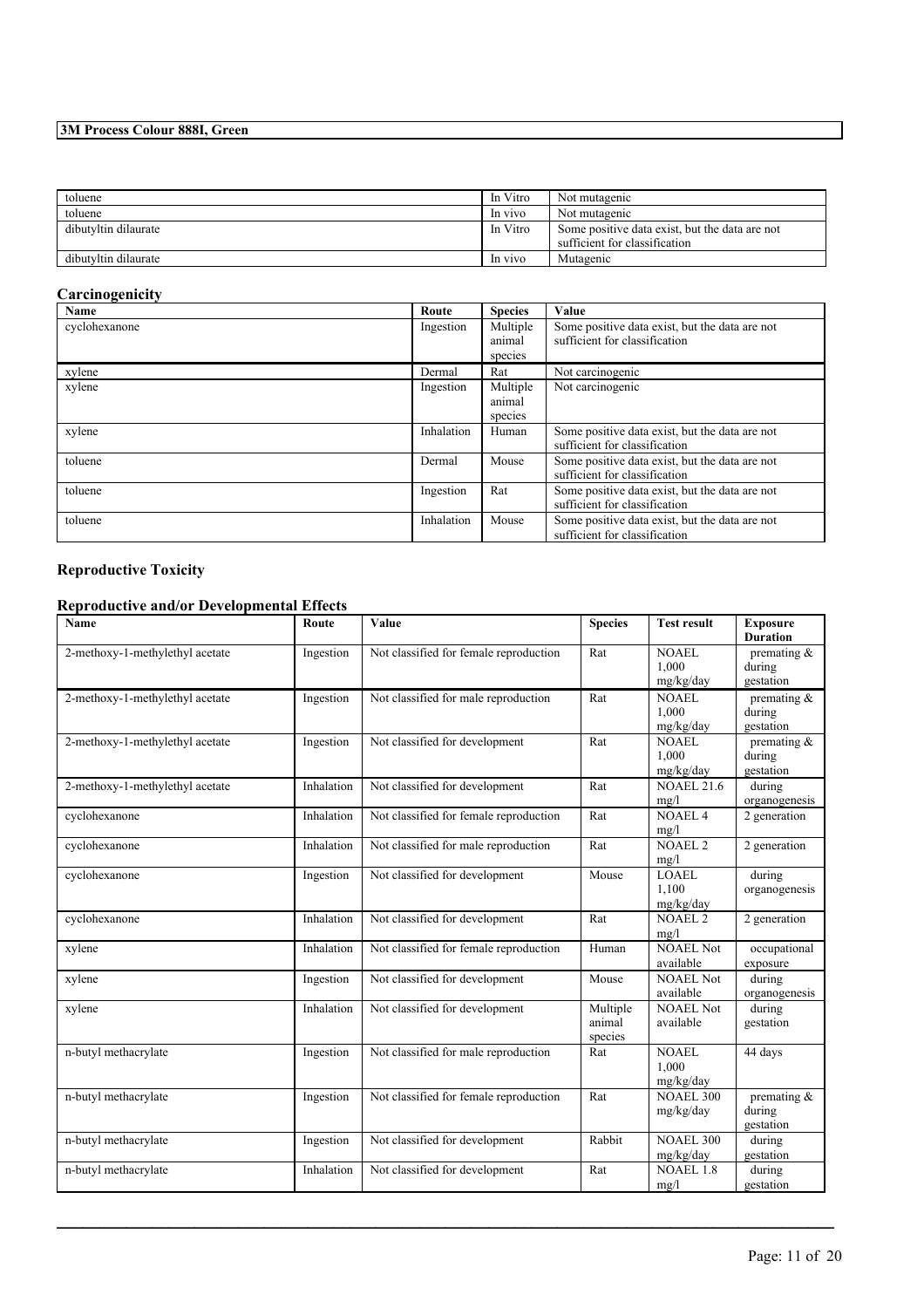| toluene              | Inhalation | Not classified for female reproduction | Human | <b>NOAEL Not</b>   | occupational   |
|----------------------|------------|----------------------------------------|-------|--------------------|----------------|
|                      |            |                                        |       | available          | exposure       |
| toluene              | Inhalation | Not classified for male reproduction   | Rat   | <b>NOAEL 2.3</b>   | generation     |
|                      |            |                                        |       | mg/l               |                |
| toluene              | Ingestion  | Toxic to development                   | Rat   | LOAEL 520          | during         |
|                      |            |                                        |       | mg/kg/day          | gestation      |
| toluene              | Inhalation | Toxic to development                   | Human | <b>NOAEL Not</b>   | poisoning      |
|                      |            |                                        |       | available          | and/or abuse   |
| dibutyltin dilaurate | Ingestion  | Toxic to female reproduction           | Rat   | NOAEL <sub>2</sub> | premating      |
|                      |            |                                        |       | mg/kg/day          | into lactation |
| dibutyltin dilaurate | Ingestion  | Toxic to development                   | Rat   | NOAEL 2.5          | during         |
|                      |            |                                        |       | mg/kg/day          | gestation      |

## **Lactation**

| $\sim$ $\sim$<br><b>Name</b> | Route     | Species | $\mathbf{v}$<br>∀alue                                                        |
|------------------------------|-----------|---------|------------------------------------------------------------------------------|
| xvlene                       | Ingestion | Mouse   | on or via<br>lactation<br>-Not<br>class <sub>11</sub><br>†∩r<br>ettects<br>ഛ |

## **Target Organ(s)**

| <b>Specific Target Organ Toxicity - single exposure</b> |  |
|---------------------------------------------------------|--|
|---------------------------------------------------------|--|

| Name                               | Route      | <b>Target Organ(s)</b>               | Value                                                                              | <b>Species</b>                    | <b>Test result</b>            | <b>Exposure</b><br><b>Duration</b> |
|------------------------------------|------------|--------------------------------------|------------------------------------------------------------------------------------|-----------------------------------|-------------------------------|------------------------------------|
| 2-methoxy-1-methylethyl<br>acetate | Inhalation | respiratory irritation               | Some positive data exist, but the<br>data are not sufficient for<br>classification |                                   | <b>NOAEL Not</b><br>available |                                    |
| cyclohexanone                      | Inhalation | central nervous<br>system depression | May cause drowsiness or<br>dizziness                                               | Guinea<br>pig                     | LOAEL 16.1<br>mg/l            | 6 hours                            |
| cyclohexanone                      | Inhalation | respiratory irritation               | Some positive data exist, but the<br>data are not sufficient for<br>classification | Human                             | <b>NOAEL Not</b><br>available |                                    |
| cyclohexanone                      | Ingestion  | central nervous<br>system depression | May cause drowsiness or<br>dizziness                                               | Professio<br>nal<br>judgeme<br>nt | <b>NOAEL Not</b><br>available |                                    |
| xylene                             | Inhalation | auditory system                      | Causes damage to organs                                                            | Rat                               | LOAEL 6.3<br>mg/l             | 8 hours                            |
| xylene                             | Inhalation | central nervous<br>system depression | May cause drowsiness or<br>dizziness                                               | Human                             | <b>NOAEL Not</b><br>available |                                    |
| xylene                             | Inhalation | respiratory irritation               | Some positive data exist, but the<br>data are not sufficient for<br>classification | Human                             | <b>NOAEL Not</b><br>available |                                    |
| xylene                             | Inhalation | eyes                                 | Not classified                                                                     | Rat                               | <b>NOAEL 3.5</b><br>mg/l      | not available                      |
| xylene                             | Inhalation | liver                                | Not classified                                                                     | Multiple<br>animal<br>species     | <b>NOAEL Not</b><br>available |                                    |
| xylene                             | Ingestion  | central nervous<br>system depression | May cause drowsiness or<br>dizziness                                               | Multiple<br>animal<br>species     | <b>NOAEL Not</b><br>available |                                    |
| xylene                             | Ingestion  | eyes                                 | Not classified                                                                     | Rat                               | <b>NOAEL 250</b><br>mg/kg     | not applicable                     |
| n-butyl methacrylate               | Inhalation | respiratory irritation               | May cause respiratory irritation                                                   |                                   | <b>NOAEL Not</b><br>available |                                    |
| toluene                            | Inhalation | central nervous<br>system depression | May cause drowsiness or<br>dizziness                                               | Human                             | <b>NOAEL Not</b><br>available |                                    |
| toluene                            | Inhalation | respiratory irritation               | Some positive data exist, but the<br>data are not sufficient for<br>classification | Human                             | <b>NOAEL Not</b><br>available |                                    |
| toluene                            | Inhalation | immune system                        | Not classified                                                                     | Mouse                             | NOAEL<br>$0.004$ mg/l         | $\overline{3}$ hours               |
| toluene                            | Ingestion  | central nervous<br>system depression | May cause drowsiness or<br>dizziness                                               | Human                             | <b>NOAEL Not</b><br>available | poisoning<br>and/or abuse          |
| dibutyltin dilaurate               | Ingestion  | immune system                        | Causes damage to organs                                                            | Rat                               | LOAEL 5<br>mg/kg              |                                    |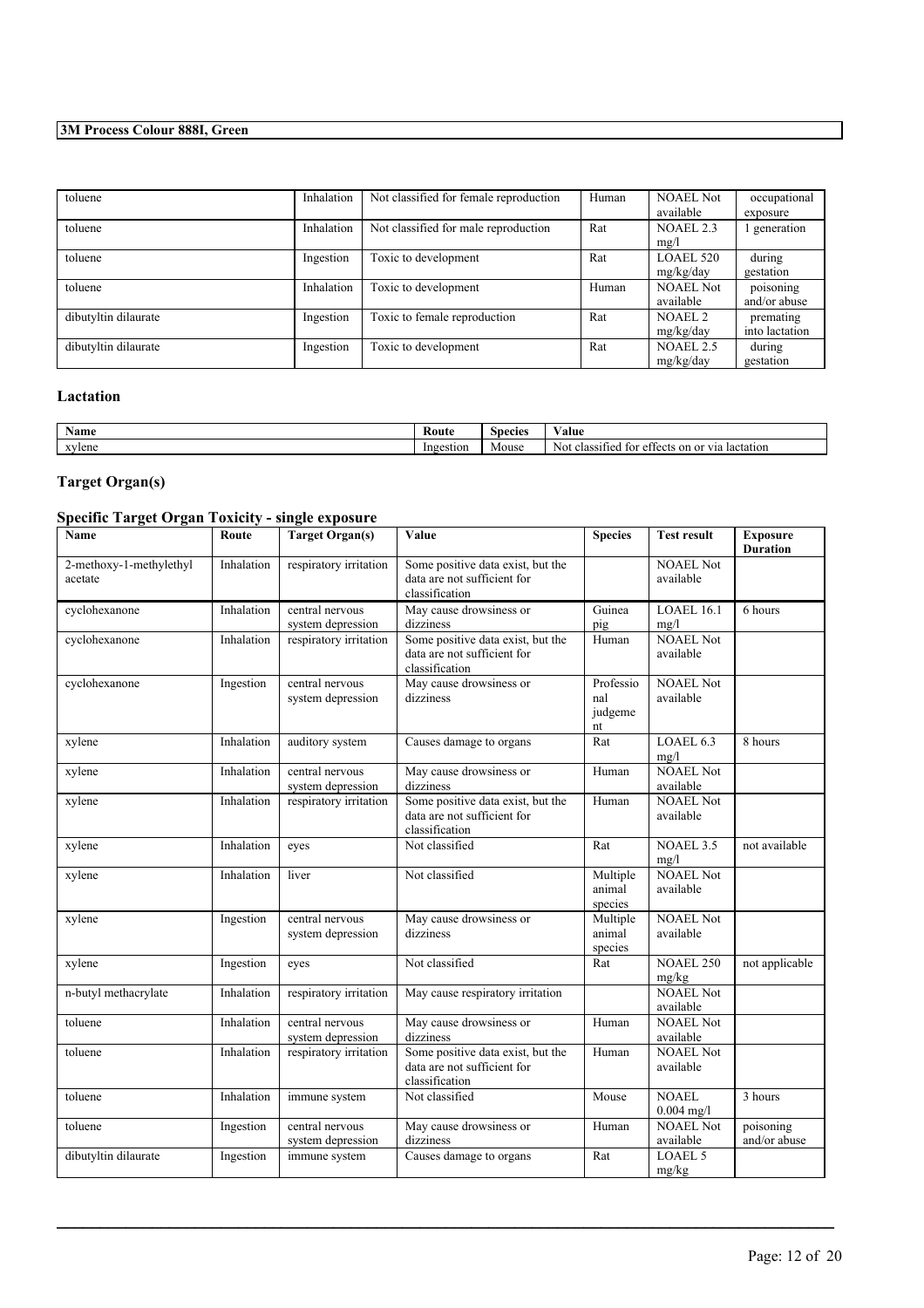| Name                                                             | Route      | <b>Target Organ(s)</b>                                                                                                                                                   | Value                                                                  | <b>Species</b>                | <b>Test result</b>                 | <b>Exposure</b><br><b>Duration</b> |
|------------------------------------------------------------------|------------|--------------------------------------------------------------------------------------------------------------------------------------------------------------------------|------------------------------------------------------------------------|-------------------------------|------------------------------------|------------------------------------|
| Propanol, $1$ (or 2)- $(2-$<br>methoxymethylethoxy)-,<br>acetate | Ingestion  | liver   heart  <br>endocrine system  <br>hematopoietic<br>system   kidney<br>and/or bladder                                                                              | Not classified                                                         | Rat                           | <b>NOAEL</b><br>1,000<br>mg/kg/day | 4 weeks                            |
| 2-methoxy-1-methylethyl<br>acetate                               | Inhalation | kidney and/or<br>bladder                                                                                                                                                 | Not classified                                                         | Rat                           | <b>NOAEL 16.2</b><br>mg/l          | 9 days                             |
| 2-methoxy-1-methylethyl<br>acetate                               | Inhalation | olfactory system                                                                                                                                                         | Not classified                                                         | Mouse                         | LOAEL 1.62<br>mg/l                 | 9 days                             |
| 2-methoxy-1-methylethyl<br>acetate                               | Inhalation | blood                                                                                                                                                                    | Not classified                                                         | Multiple<br>animal<br>species | <b>NOAEL 16.2</b><br>mg/l          | 9 days                             |
| 2-methoxy-1-methylethyl<br>acetate                               | Ingestion  | endocrine system                                                                                                                                                         | Not classified                                                         | Rat                           | <b>NOAEL</b><br>1,000<br>mg/kg/day | 44 days                            |
| cyclohexanone                                                    | Inhalation | liver   kidney and/or<br>bladder                                                                                                                                         | Not classified                                                         | Rabbit                        | <b>NOAEL 0.76</b><br>mg/l          | 50 days                            |
| cyclohexanone                                                    | Ingestion  | liver                                                                                                                                                                    | Not classified                                                         | Mouse                         | <b>NOAEL</b><br>4,800<br>mg/kg/day | 90 days                            |
| xylene                                                           | Inhalation | nervous system                                                                                                                                                           | Causes damage to organs through<br>prolonged or repeated exposure      | Rat                           | LOAEL 0.4<br>mg/l                  | 4 weeks                            |
| xylene                                                           | Inhalation | auditory system                                                                                                                                                          | May cause damage to organs<br>though prolonged or repeated<br>exposure | Rat                           | LOAEL 7.8<br>mg/l                  | 5 days                             |
| xylene                                                           | Inhalation | liver                                                                                                                                                                    | Not classified                                                         | Multiple<br>animal<br>species | <b>NOAEL Not</b><br>available      |                                    |
| xylene                                                           | Inhalation | heart   endocrine<br>system  <br>gastrointestinal tract<br>hematopoietic<br>system   muscles  <br>kidney and/or<br>bladder   respiratory<br>system                       | Not classified                                                         | Multiple<br>animal<br>species | <b>NOAEL 3.5</b><br>mg/l           | 13 weeks                           |
| xylene                                                           | Ingestion  | auditory system                                                                                                                                                          | Not classified                                                         | Rat                           | <b>NOAEL 900</b><br>mg/kg/day      | 2 weeks                            |
| xylene                                                           | Ingestion  | kidney and/or<br>bladder                                                                                                                                                 | Not classified                                                         | Rat                           | <b>NOAEL</b><br>1,500<br>mg/kg/day | 90 days                            |
| xylene                                                           | Ingestion  | liver                                                                                                                                                                    | Not classified                                                         | Multiple<br>animal<br>species | <b>NOAEL Not</b><br>available      |                                    |
| xylene                                                           | Ingestion  | heart $ $ skin $ $<br>endocrine system  <br>bone, teeth, nails,<br>and/or hair  <br>hematopoietic<br>system   immune<br>system   nervous<br>system respiratory<br>system | Not classified                                                         | Mouse                         | <b>NOAEL</b><br>1,000<br>mg/kg/day | 103 weeks                          |
| 2,3-Epoxypropyl<br>neodecanoate                                  | Ingestion  | hematopoietic<br>system   liver                                                                                                                                          | Not classified                                                         | Rat                           | <b>NOAEL 400</b><br>mg/kg/day      | 5 weeks                            |
| 2,3-Epoxypropyl<br>neodecanoate                                  | Ingestion  | kidney and/or<br>bladder                                                                                                                                                 | Not classified                                                         | Rat                           | <b>NOAEL 40</b><br>mg/kg/day       | 5 weeks                            |
| n-butyl methacrylate                                             | Inhalation | kidney and/or<br>bladder                                                                                                                                                 | Not classified                                                         | Rat                           | NOAEL 11<br>mg/l                   | 28 days                            |
| n-butyl methacrylate                                             | Inhalation | olfactory system                                                                                                                                                         | Not classified                                                         | Rat                           | <b>NOAEL 1.8</b><br>mg/l           | 28 days                            |
| n-butyl methacrylate                                             | Inhalation | heart   endocrine<br>system  <br>hematopoietic                                                                                                                           | Not classified                                                         | Rat                           | NOAEL 11<br>mg/l                   | 28 days                            |

 $\mathcal{L}_\mathcal{L} = \mathcal{L}_\mathcal{L} = \mathcal{L}_\mathcal{L} = \mathcal{L}_\mathcal{L} = \mathcal{L}_\mathcal{L} = \mathcal{L}_\mathcal{L} = \mathcal{L}_\mathcal{L} = \mathcal{L}_\mathcal{L} = \mathcal{L}_\mathcal{L} = \mathcal{L}_\mathcal{L} = \mathcal{L}_\mathcal{L} = \mathcal{L}_\mathcal{L} = \mathcal{L}_\mathcal{L} = \mathcal{L}_\mathcal{L} = \mathcal{L}_\mathcal{L} = \mathcal{L}_\mathcal{L} = \mathcal{L}_\mathcal{L}$ 

## **Specific Target Organ Toxicity - repeated exposure**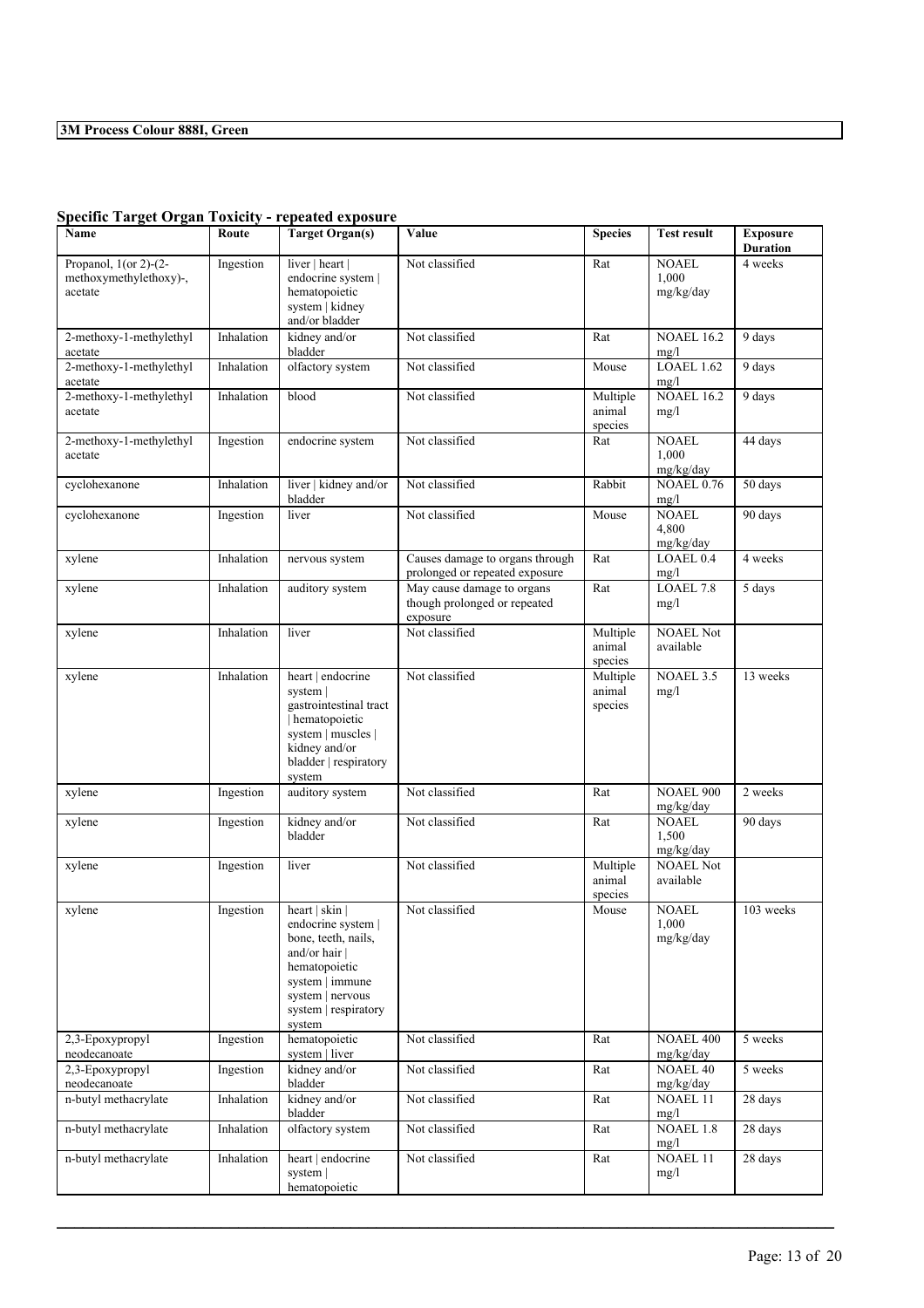|                      |            | system   liver  <br>nervous system                                        |                                                                                    |                               |                                    |                           |
|----------------------|------------|---------------------------------------------------------------------------|------------------------------------------------------------------------------------|-------------------------------|------------------------------------|---------------------------|
|                      |            | respiratory system                                                        |                                                                                    |                               |                                    |                           |
| n-butyl methacrylate | Ingestion  | olfactory system                                                          | Not classified                                                                     | Rat                           | <b>NOAEL 60</b><br>mg/kg/day       | 90 days                   |
| n-butyl methacrylate | Ingestion  | endocrine system  <br>hematopoietic<br>system   liver  <br>nervous system | Not classified                                                                     | Rat                           | <b>NOAEL 360</b><br>mg/kg/day      | 90 days                   |
|                      |            | kidney and/or<br>bladder   heart  <br>immune system                       |                                                                                    |                               |                                    |                           |
| toluene              | Inhalation | auditory system  <br>eyes   olfactory<br>system                           | Causes damage to organs through<br>prolonged or repeated exposure                  | Human                         | <b>NOAEL Not</b><br>available      | poisoning<br>and/or abuse |
| toluene              | Inhalation | nervous system                                                            | May cause damage to organs<br>though prolonged or repeated<br>exposure             | Human                         | <b>NOAEL Not</b><br>available      | poisoning<br>and/or abuse |
| toluene              | Inhalation | respiratory system                                                        | Some positive data exist, but the<br>data are not sufficient for<br>classification | Rat                           | LOAEL 2.3<br>mg/l                  | 15 months                 |
| toluene              | Inhalation | heart   liver   kidney<br>and/or bladder                                  | Not classified                                                                     | Rat                           | <b>NOAEL 11.3</b><br>mg/l          | 15 weeks                  |
| toluene              | Inhalation | endocrine system                                                          | Not classified                                                                     | Rat                           | NOAEL 1.1<br>mg/l                  | 4 weeks                   |
| toluene              | Inhalation | immune system                                                             | Not classified                                                                     | Mouse                         | <b>NOAEL Not</b><br>available      | 20 days                   |
| toluene              | Inhalation | bone, teeth, nails,<br>and/or hair                                        | Not classified                                                                     | Mouse                         | <b>NOAEL 1.1</b><br>mg/l           | 8 weeks                   |
| toluene              | Inhalation | hematopoietic<br>system   vascular<br>system                              | Not classified                                                                     | Human                         | <b>NOAEL Not</b><br>available      | occupational<br>exposure  |
| toluene              | Inhalation | gastrointestinal tract                                                    | Not classified                                                                     | Multiple<br>animal<br>species | <b>NOAEL 11.3</b><br>mg/l          | 15 weeks                  |
| toluene              | Ingestion  | nervous system                                                            | Some positive data exist, but the<br>data are not sufficient for<br>classification | Rat                           | <b>NOAEL 625</b><br>mg/kg/day      | 13 weeks                  |
| toluene              | Ingestion  | heart                                                                     | Not classified                                                                     | Rat                           | <b>NOAEL</b><br>2,500<br>mg/kg/day | 13 weeks                  |
| toluene              | Ingestion  | liver   kidney and/or<br>bladder                                          | Not classified                                                                     | Multiple<br>animal<br>species | <b>NOAEL</b><br>2,500<br>mg/kg/day | 13 weeks                  |
| toluene              | Ingestion  | hematopoietic<br>system                                                   | Not classified                                                                     | Mouse                         | <b>NOAEL 600</b><br>mg/kg/day      | 14 days                   |
| toluene              | Ingestion  | endocrine system                                                          | Not classified                                                                     | Mouse                         | <b>NOAEL 105</b><br>mg/kg/day      | 28 days                   |
| toluene              | Ingestion  | immune system                                                             | Not classified                                                                     | Mouse                         | <b>NOAEL 105</b><br>mg/kg/day      | 4 weeks                   |
| dibutyltin dilaurate | Ingestion  | liver                                                                     | Causes damage to organs through<br>prolonged or repeated exposure                  | Rat                           | <b>NOAEL 2</b><br>mg/kg/day        | 2 weeks                   |
| dibutyltin dilaurate | Ingestion  | immune system                                                             | Causes damage to organs through<br>prolonged or repeated exposure                  | Rat                           | <b>NOAEL 0.3</b><br>mg/kg/day      | 28 days                   |

## **Aspiration Hazard**

| <b>NT</b><br>Name | <b>WY 11</b><br>'alue |
|-------------------|-----------------------|
| xylene            | hazard<br>Aspiration  |
| toluene           | hazard<br>Aspiration  |

Please contact the address or phone number listed on the first page of the SDS for additional toxicological information **on this material and/or its components.**

 $\mathcal{L}_\mathcal{L} = \mathcal{L}_\mathcal{L} = \mathcal{L}_\mathcal{L} = \mathcal{L}_\mathcal{L} = \mathcal{L}_\mathcal{L} = \mathcal{L}_\mathcal{L} = \mathcal{L}_\mathcal{L} = \mathcal{L}_\mathcal{L} = \mathcal{L}_\mathcal{L} = \mathcal{L}_\mathcal{L} = \mathcal{L}_\mathcal{L} = \mathcal{L}_\mathcal{L} = \mathcal{L}_\mathcal{L} = \mathcal{L}_\mathcal{L} = \mathcal{L}_\mathcal{L} = \mathcal{L}_\mathcal{L} = \mathcal{L}_\mathcal{L}$ 

# **SECTION 12: Ecological information**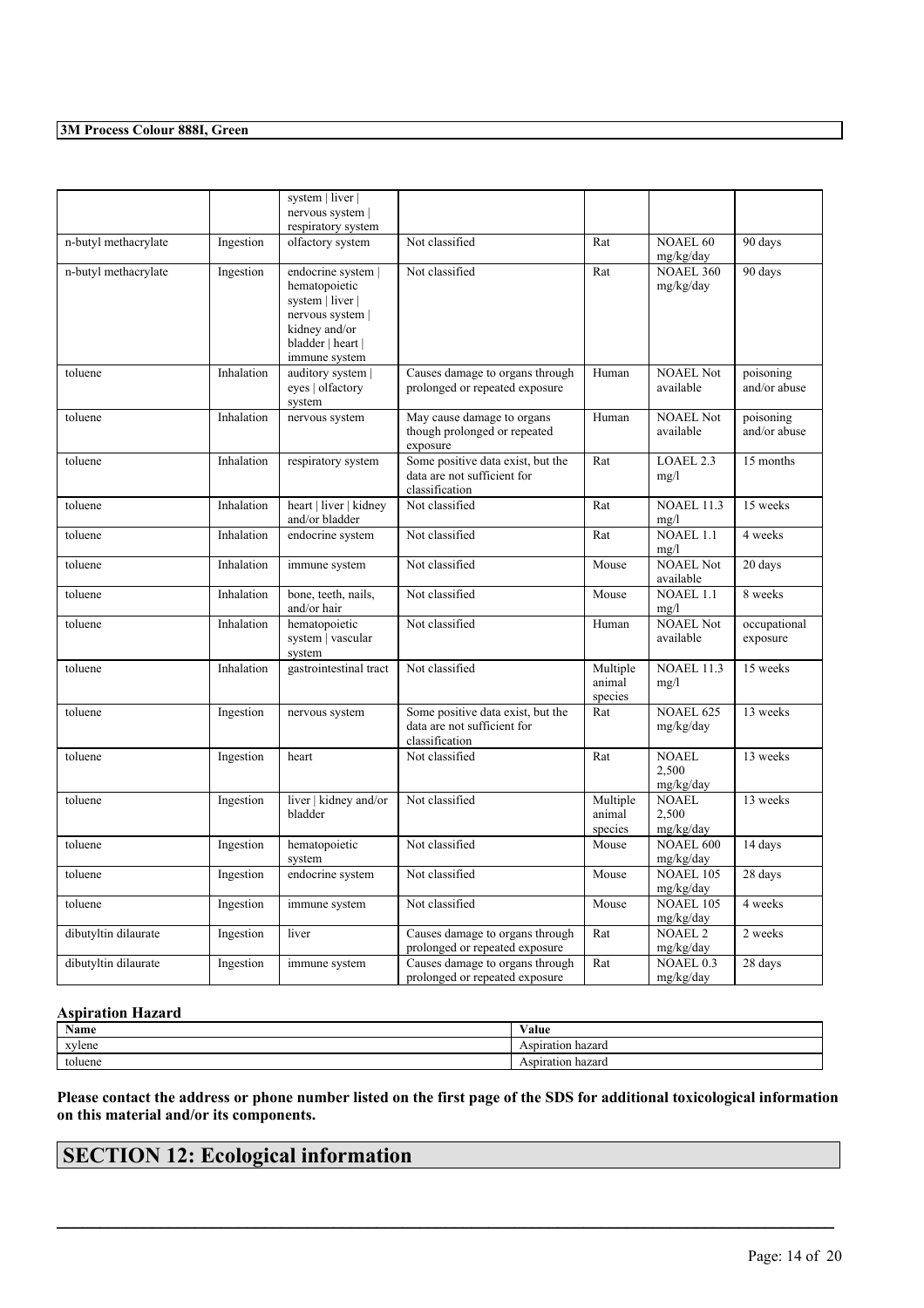The information below may not agree with the EU material classification in Section 2 and/or the ingredient classifications in Section 3 if specific ingredient classifications are mandated by a competent authority. In addition, statements and data presented in Section 12 are based on UN GHS calculation rules and classifications derived from **3M assessments.**

## **12.1. Toxicity**

No product test data available.

| <b>Material</b>                                              | CAS#         | Organism       | <b>Type</b>                                                 | <b>Exposure</b> | <b>Test endpoint Test result</b> |                               |
|--------------------------------------------------------------|--------------|----------------|-------------------------------------------------------------|-----------------|----------------------------------|-------------------------------|
| Propanol, $1$ (or 2)-(2-<br>methoxymethylethoxy)-<br>acetate | 88917-22-0   | Green algae    | Experimental                                                | 72 hours        | <b>EC50</b>                      | $>1,000 \text{ mg/l}$         |
| Propanol, $1$ (or 2)-(2-<br>methoxymethylethoxy)-<br>acetate | 88917-22-0   | Rainbow trout  | Experimental                                                | 96 hours        | LC50                             | $111$ mg/l                    |
| Propanol, $1$ (or 2)-(2-<br>methoxymethylethoxy)-<br>acetate | 88917-22-0   | Water flea     | Experimental                                                | 48 hours        | LC50                             | $1,090$ mg/l                  |
| Propanol, $1$ (or 2)-(2-<br>methoxymethylethoxy)-<br>acetate | 88917-22-0   | Green algae    | Experimental                                                | 72 hours        | <b>NOEC</b>                      | 1,000 mg/l                    |
| $2$ -methoxy-1-<br>methylethyl acetate                       | 108-65-6     | Green algae    | Experimental                                                | 72 hours        | <b>EC50</b>                      | $>1,000$ mg/l                 |
| 2-methoxy-1-<br>methylethyl acetate                          | 108-65-6     | Rainbow trout  | Experimental                                                | 96 hours        | LC50                             | $134$ mg/l                    |
| 2-methoxy-1-<br>methylethyl acetate                          | 108-65-6     | Water flea     | Experimental                                                | 48 hours        | <b>EC50</b>                      | 370 mg/l                      |
| 2-methoxy-1-<br>methylethyl acetate                          | 108-65-6     | Green algae    | Experimental                                                | 72 hours        | <b>NOEC</b>                      | 1,000 mg/l                    |
| 2-methoxy-1-<br>methylethyl acetate                          | 108-65-6     | Water flea     | Experimental                                                | 21 days         | <b>NOEC</b>                      | $100$ mg/l                    |
| cyclohexanone                                                | 108-94-1     | Algae          | Experimental                                                | 72 hours        | <b>EC50</b>                      | 32.9 mg/l                     |
| cyclohexanone                                                | 108-94-1     | Fathead minnow | Experimental                                                | 96 hours        | LC50                             | 527 mg/l                      |
| cyclohexanone                                                | 108-94-1     | Water flea     | Experimental                                                | 24 hours        | <b>EC50</b>                      | 800 mg/l                      |
| cyclohexanone                                                | 108-94-1     | Algae          | Experimental                                                | 72 hours        | Effect<br>Concentration 10%      | 3.56 mg/l                     |
| Vinyl polymer                                                | Trade Secret |                | Data not available<br>or insufficient for<br>classification |                 |                                  |                               |
| xylene                                                       | 1330-20-7    | Green Algae    | Estimated                                                   | 72 hours        | <b>EC50</b>                      | $4.36$ mg/l                   |
| xylene                                                       | 1330-20-7    | Rainbow trout  | Estimated                                                   | 96 hours        | LC50                             | $2.6$ mg/l                    |
| xylene                                                       | 1330-20-7    | Water flea     | Estimated                                                   | 24 hours        | $\overline{IC50}$                | $1$ mg/ $1$                   |
| xylene                                                       | 1330-20-7    | Green Algae    | Estimated                                                   | 72 hours        | <b>NOEC</b>                      | $0.44$ mg/l                   |
| xylene                                                       | 1330-20-7    | Water flea     | Estimated                                                   | 7 days          | <b>NOEC</b>                      | $0.96$ mg/l                   |
| xylene                                                       | 1330-20-7    | Rainbow trout  | Experimental                                                | 56 days         | <b>NOEC</b>                      | $>1.3$ mg/l                   |
| 2,3-Epoxypropyl<br>neodecanoate                              | 26761-45-5   | Green Algae    | Experimental                                                | 72 hours        | <b>EC50</b>                      | $2.9 \text{ mg}/l$            |
| 2,3-Epoxypropyl<br>neodecanoate                              | 26761-45-5   | Rainbow trout  | Experimental                                                | 96 hours        | LC50                             | $5$ mg/l                      |
| 2,3-Epoxypropyl<br>neodecanoate                              | 26761-45-5   | Water flea     | Experimental                                                | 48 hours        | <b>EC50</b>                      | $4.\overline{8 \text{ mg/l}}$ |
| 2.3-Epoxypropyl<br>neodecanoate                              | 26761-45-5   | Green algae    | Experimental                                                | 96 hours        | <b>NOEC</b>                      | $1$ mg/ $1$                   |
| n-butyl methacrylate                                         | 97-88-1      | Green Algae    | Experimental                                                | 72 hours        | EC50                             | $31.2 \text{ mg/l}$           |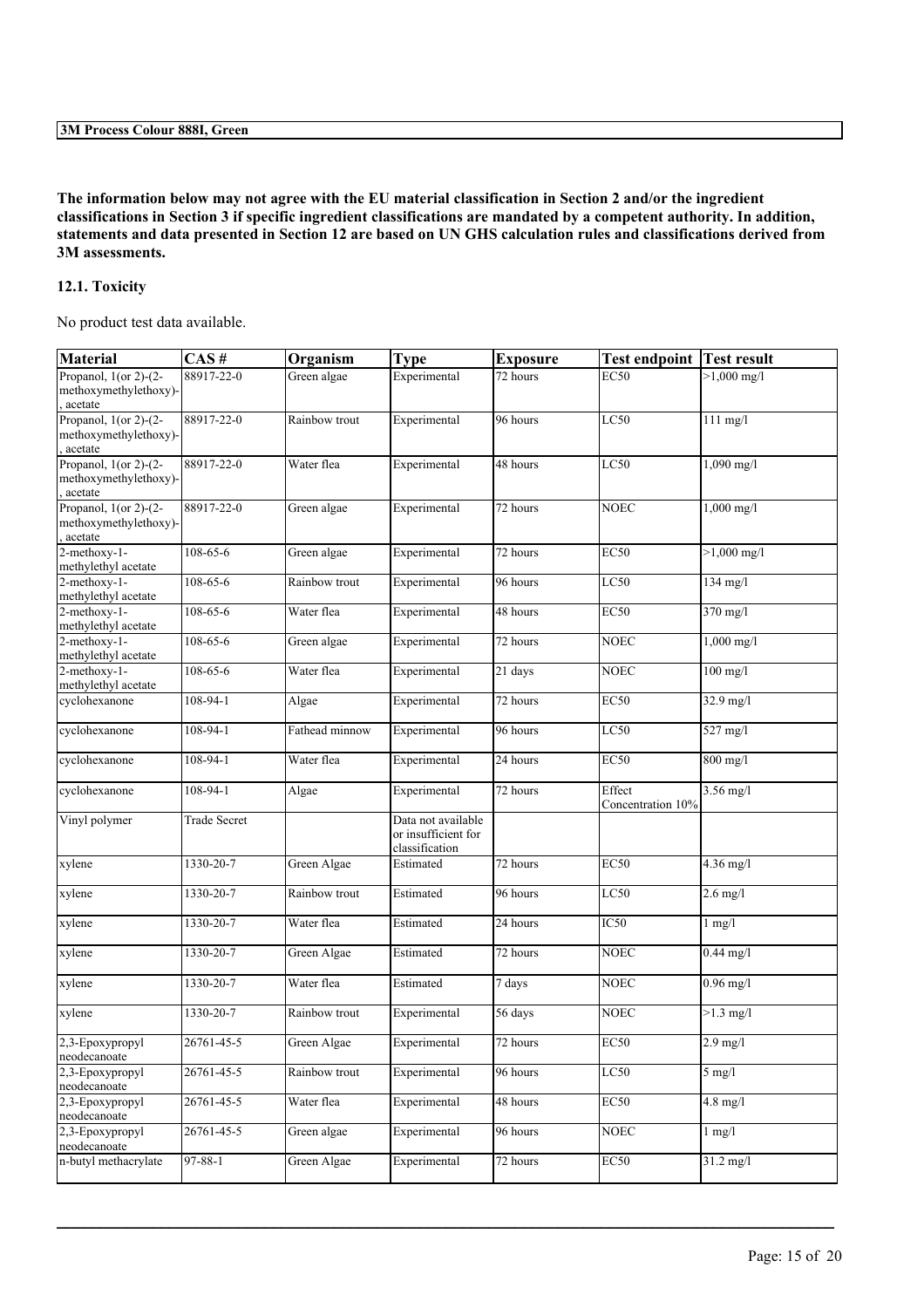| n-butyl methacrylate | 97-88-1       | Ricefish    | Experimental | 196 hours | LC50             | $5.6$ mg/l          |
|----------------------|---------------|-------------|--------------|-----------|------------------|---------------------|
| n-butyl methacrylate | 97-88-1       | Water flea  | Experimental | 48 hours  | EC50             | $25 \text{ mg/l}$   |
| n-butyl methacrylate | $97 - 88 - 1$ | Green Algae | Experimental | 72 hours  | <b>NOEC</b>      | $24.8 \text{ mg}/1$ |
| n-butyl methacrylate | 97-88-1       | Water flea  | Experimental | 21 days   | <b>NOEC</b>      | $1.1$ mg/l          |
| dibutyltin dilaurate | $77 - 58 - 7$ | Water flea  | Experimental | 48 hours  | IC <sub>50</sub> | $0.17$ mg/l         |
| toluene              | 108-88-3      | Coho Salmon | Experimental | 196 hours | LC50             | $5.5 \text{ mg/l}$  |
| toluene              | 108-88-3      | Fish other  | Experimental | 96 hours  | LC50             | $6.41$ mg/l         |
| toluene              | 108-88-3      | Green Algae | Experimental | 72 hours  | <b>EC50</b>      | $12.5 \text{ mg/l}$ |
| toluene              | 108-88-3      | Water flea  | Experimental | 48 hours  | <b>EC50</b>      | $3.78 \text{ mg}/1$ |
| toluene              | 108-88-3      | Coho salmon | Experimental | 40 days   | <b>NOEC</b>      | $3.2 \text{ mg/l}$  |
| toluene              | 108-88-3      | Water flea  | Experimental | 7 days    | <b>NOEC</b>      | $0.74 \text{ mg}/1$ |

## **12.2. Persistence and degradability**

| <b>Material</b>                                               | CAS Nbr             | Test type                         | <b>Duration</b> | <b>Study Type</b>                 | <b>Test result</b>         | <b>Protocol</b>                        |
|---------------------------------------------------------------|---------------------|-----------------------------------|-----------------|-----------------------------------|----------------------------|----------------------------------------|
| Propanol, $1$ (or 2)-(2-<br>methoxymethylethoxy)-,<br>acetate | 88917-22-0          | Estimated<br>Biodegradation       | 28 days         | Dissolv. Organic<br>Carbon Deplet | 90 %removal<br>of DOC      | OECD 301F - Manometric<br>respirometry |
| 2-methoxy-1-methylethyl<br>acetate                            | 108-65-6            | Experimental<br>Biodegradation    | 28 days         | <b>BOD</b>                        | 87.2%<br><b>BOD/ThBOD</b>  | OECD 301C - MITI test (I)              |
| cyclohexanone                                                 | 108-94-1            | Experimental<br>Biodegradation    | 14 days         | <b>BOD</b>                        | 87%<br><b>BOD/ThBOD</b>    | OECD 301C - MITI test (I)              |
| Vinyl polymer                                                 | <b>Trade Secret</b> | Data not availbl-<br>insufficient |                 |                                   | N/A                        |                                        |
| xylene                                                        | 1330-20-7           | Experimental<br>Photolysis        |                 | Photolytic half-life<br>(in air)  | 1.4 days (t 1/2)           | Other methods                          |
| xylene                                                        | 1330-20-7           | Experimental<br>Biodegradation    | 28 days         | <b>BOD</b>                        | 90-98%<br><b>BOD/ThBOD</b> | OECD 301F - Manometric<br>respirometry |
| 2.3-Epoxypropyl<br>neodecanoate                               | 26761-45-5          | Experimental<br>Hydrolysis        |                 | Half-life $(t 1/2)$               | 9.9 days (t 1/2)           | Other methods                          |
| 2,3-Epoxypropyl<br>neodecanoate                               | 26761-45-5          | Experimental<br>Biodegradation    | 28 days         | <b>BOD</b>                        | $11.6\%$ weight            | OECD 301F - Manometric<br>respirometry |
| n-butyl methacrylate                                          | 97-88-1             | Experimental<br>Biodegradation    | 28 days         | <b>BOD</b>                        | 88 %<br><b>BOD/ThBOD</b>   | OECD 301C - MITI test (I)              |
| dibutyltin dilaurate                                          | $77 - 58 - 7$       | Experimental<br>Biodegradation    | 39 days         | <b>BOD</b>                        | 23 % weight                | OECD 301F - Manometric<br>respirometry |
| toluene                                                       | 108-88-3            | Experimental<br>Photolysis        |                 | Photolytic half-life<br>(in air)  | 5.2 days (t 1/2)           | Other methods                          |
| toluene                                                       | 108-88-3            | Experimental<br>Biodegradation    | 20 days         | <b>BOD</b>                        | 80 % weight                |                                        |

## **12.3 : Bioaccumulative potential**

| <b>Material</b>                                                  | <b>Cas No.</b> | Test type                                                   | Duration | <b>Study Type</b> | <b>Test result</b> | <b>Protocol</b> |
|------------------------------------------------------------------|----------------|-------------------------------------------------------------|----------|-------------------|--------------------|-----------------|
| Propanol, $1$ (or 2)- $(2-$<br>methoxymethylethoxy)-,<br>acetate | 88917-22-0     | Experimental<br>Bioconcentration                            |          | Log Kow           | 10.61              | Other methods   |
| 2-methoxy-1-methylethyl<br>acetate                               | $108 - 65 - 6$ | Experimental<br>Bioconcentration                            |          | Log Kow           | 10.36              | Other methods   |
| cyclohexanone                                                    | 108-94-1       | Experimental<br>Bioconcentration                            |          | Log Kow           | 10.86              | Other methods   |
| Vinyl polymer                                                    | Trade Secret   | Data not available<br>or insufficient for<br>classification | N/A      | N/A               | IN/A               | N/A             |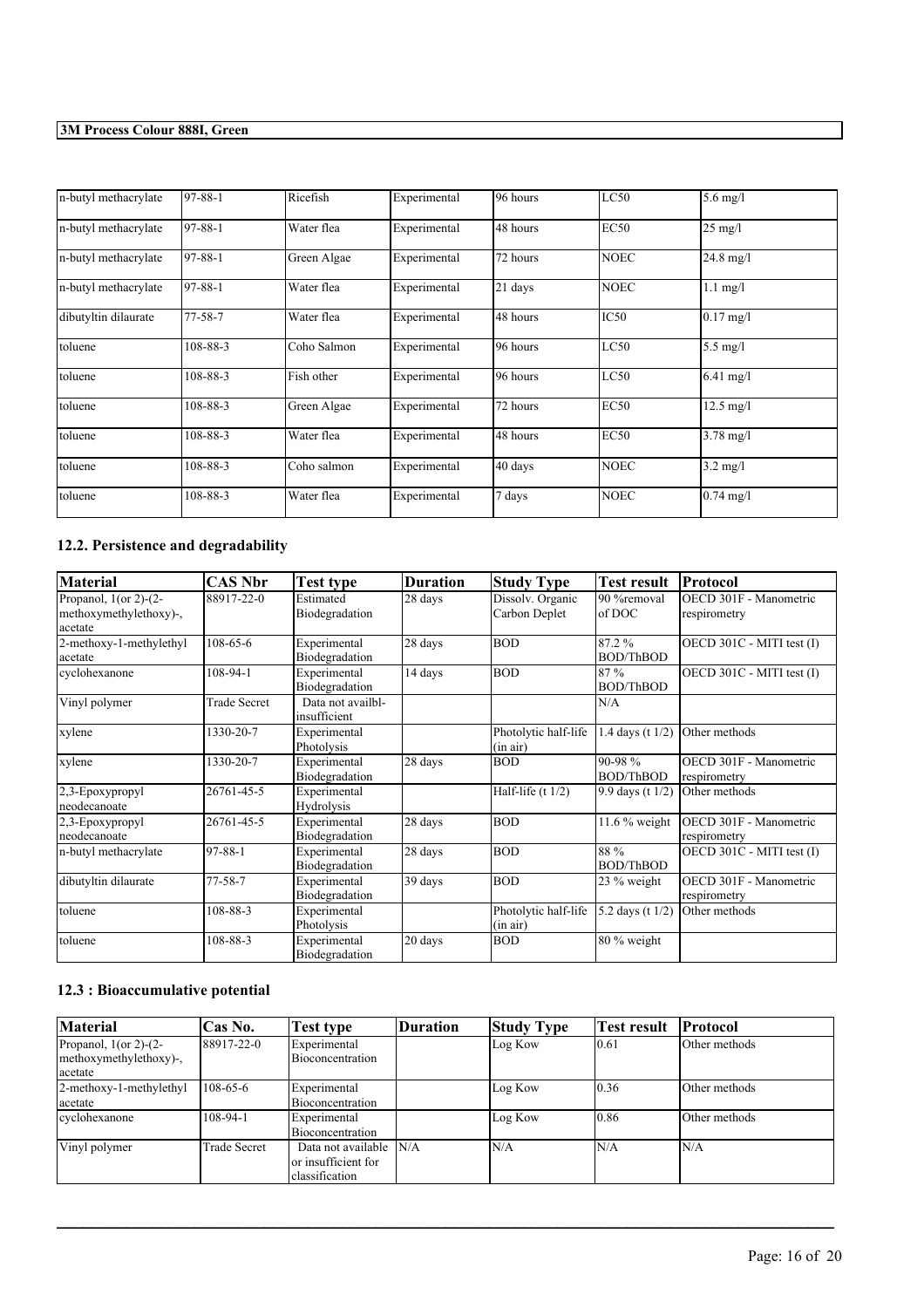| xylene                             | 1330-20-7  | Experimental BCF - 56 days<br>Rainbow Tr |           | Bioaccumulation<br>factor | 125.9 | Other methods                         |
|------------------------------------|------------|------------------------------------------|-----------|---------------------------|-------|---------------------------------------|
| $2,3$ -Epoxypropyl<br>neodecanoate | 26761-45-5 | <b>IEstimated</b><br>Bioconcentration    |           | Bioaccumulation<br>factor | 128   | Estimated: Bioconcentration<br>factor |
| n-butyl methacrylate               | 197-88-1   | Experimental<br>Bioconcentration         |           | Log Kow                   | 2.88  | Other methods                         |
| dibutyltin dilaurate               | 77-58-7    | Experimental BCF-<br>Carp                | $56$ days | Bioaccumulation<br>factor | 110   | Other methods                         |
| toluene                            | 108-88-3   | Experimental<br>Bioconcentration         |           | Log Kow                   | 2.73  | Other methods                         |

#### **12.4. Mobility in soil**

Please contact manufacturer for more details

## **12.5. Results of the PBT and vPvB assessment**

This material does not contain any substances that are assessed to be a PBT or vPvB

#### **12.6. Other adverse effects**

No information available.

## **SECTION 13: Disposal considerations**

## **13.1 Waste treatment methods**

Dispose of contents/ container in accordance with the local/regional/national/international regulations.

Incinerate in a permitted waste incineration facility. Combustion products will include halogen acid (HCl/HF/HBr). Facility must be capable of handling halogenated materials. As a disposal alternative, utilize an acceptable permitted waste disposal facility. Empty drums/barrels/containers used for transporting and handling hazardous chemicals (chemical substances/mixtures/preparations classified as Hazardous as per applicable regulations) shall be considered, stored, treated & disposed of as hazardous wastes unless otherwise defined by applicable waste regulations. Consult with the respective regulating authorities to determine the available treatment and disposal facilities.

The coding of a waste stream is based on the application of the product by the consumer. Since this is out of the control of 3M, no waste code(s) for products after use will be provided. Please refer to the European Waste Code (EWC - 2000/532/EC and amendments) to assign the correct waste code to your waste stream. Ensure national and/or regional regulations are complied with and always use a licensed waste contractor.

#### **EU waste code (product as sold)**

08 01 11\* Waste paint and varnish containing organic solvents or other dangerous substances

## **SECTION 14: Transportation information**

## 75-0301-1092-0

**ADR/RID:** UN1210, PRINTING INK, LIMITED QUANTITY, 3., III, (E), ADR Classification Code: F1. **IMDG-CODE:** UN1210, PRINTING INK, 3, III, IMDG-Code segregation code: NONE, LIMITED QUANTITY, EMS: FE,SD. **ICAO/IATA:** UN1210, PRINTING INK, 3., III.

## **SECTION 15: Regulatory information**

**15.1. Safety, health and environmental regulations/legislation specific for the substance or mixture**

**Carcinogenicity**

**Ingredient CAS Nbr Classification Regulation**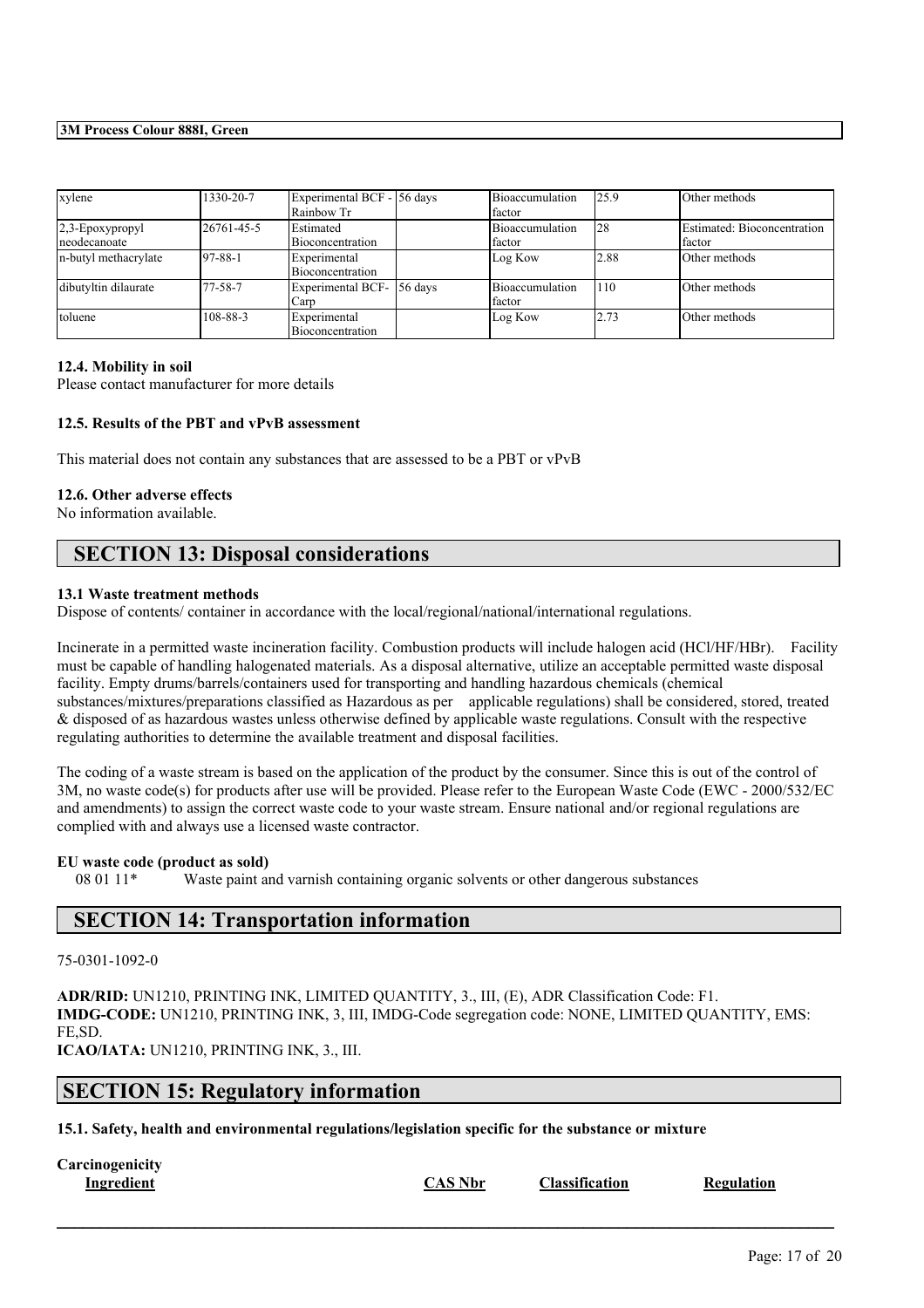| cyclohexanone | 108-94-1  | Gr. 3: Not classifiable | International Agency<br>for Research on Cancer        |
|---------------|-----------|-------------------------|-------------------------------------------------------|
| toluene       | 108-88-3  | Gr. 3: Not classifiable | International Agency<br>for Research on Cancer        |
| xylene        | 1330-20-7 | Gr. 3: Not classifiable | <b>International Agency</b><br>for Research on Cancer |

## **Restrictions on the manufacture, placing on the market and use:**

The following substance(s) contained in this product is/are subject through Annex XVII of REACH regulation to restrictions on the manufacture, placing on the market and use when present in certain dangerous substances, mixtures and articles. Users of this product are required to comply with the restrictions placed upon it by the aforementioned provision.

| Ingredient                                                                                    | <b>CAS Nbr</b> |
|-----------------------------------------------------------------------------------------------|----------------|
| toluene                                                                                       | 108-88-3       |
| Restriction status: listed in REACH Annex XVII                                                |                |
| Restricted uses: See Annex XVII to Regulation (EC) No 1907/2006 for Conditions of Restriction |                |

#### **15.2. Chemical Safety Assessment**

A chemical safety assessment has not been carried out for this mixture. Chemical safety assessments for the contained substances may have been carried out by the registrants of the substances in accordance with Regulation (EC) No 1907/2006, as amended.

 $\mathcal{L}_\mathcal{L} = \mathcal{L}_\mathcal{L} = \mathcal{L}_\mathcal{L} = \mathcal{L}_\mathcal{L} = \mathcal{L}_\mathcal{L} = \mathcal{L}_\mathcal{L} = \mathcal{L}_\mathcal{L} = \mathcal{L}_\mathcal{L} = \mathcal{L}_\mathcal{L} = \mathcal{L}_\mathcal{L} = \mathcal{L}_\mathcal{L} = \mathcal{L}_\mathcal{L} = \mathcal{L}_\mathcal{L} = \mathcal{L}_\mathcal{L} = \mathcal{L}_\mathcal{L} = \mathcal{L}_\mathcal{L} = \mathcal{L}_\mathcal{L}$ 

## **SECTION 16: Other information**

#### **List of relevant H statements**

| H <sub>225</sub>  | Highly flammable liquid and vapour.                                |
|-------------------|--------------------------------------------------------------------|
| H <sub>226</sub>  | Flammable liquid and vapour.                                       |
| H <sub>3</sub> 02 | Harmful if swallowed.                                              |
| H304              | May be fatal if swallowed and enters airways.                      |
| H312              | Harmful in contact with skin.                                      |
| H314              | Causes severe skin burns and eye damage.                           |
| H315              | Causes skin irritation.                                            |
| H317              | May cause an allergic skin reaction.                               |
| H318              | Causes serious eye damage.                                         |
| H319              | Causes serious eye irritation.                                     |
| H332              | Harmful if inhaled.                                                |
| H335              | May cause respiratory irritation.                                  |
| H336              | May cause drowsiness or dizziness.                                 |
| H341              | Suspected of causing genetic defects.                              |
| H360FD            | May damage fertility. May damage the unborn child.                 |
| H361d             | Suspected of damaging the unborn child.                            |
| H370              | Causes damage to organs.                                           |
| H372              | Causes damage to organs through prolonged or repeated exposure.    |
| H373              | May cause damage to organs through prolonged or repeated exposure. |
| H400              | Very toxic to aquatic life.                                        |
| H410              | Very toxic to aquatic life with long lasting effects.              |
| H411              | Toxic to aquatic life with long lasting effects.                   |
| H412              | Harmful to aquatic life with long lasting effects.                 |

#### **Revision information:**

Professional Use of Coatings: Section 16: Annex information was deleted. Section 1: Emergency telephone information was modified. CLP: Ingredient table information was added.